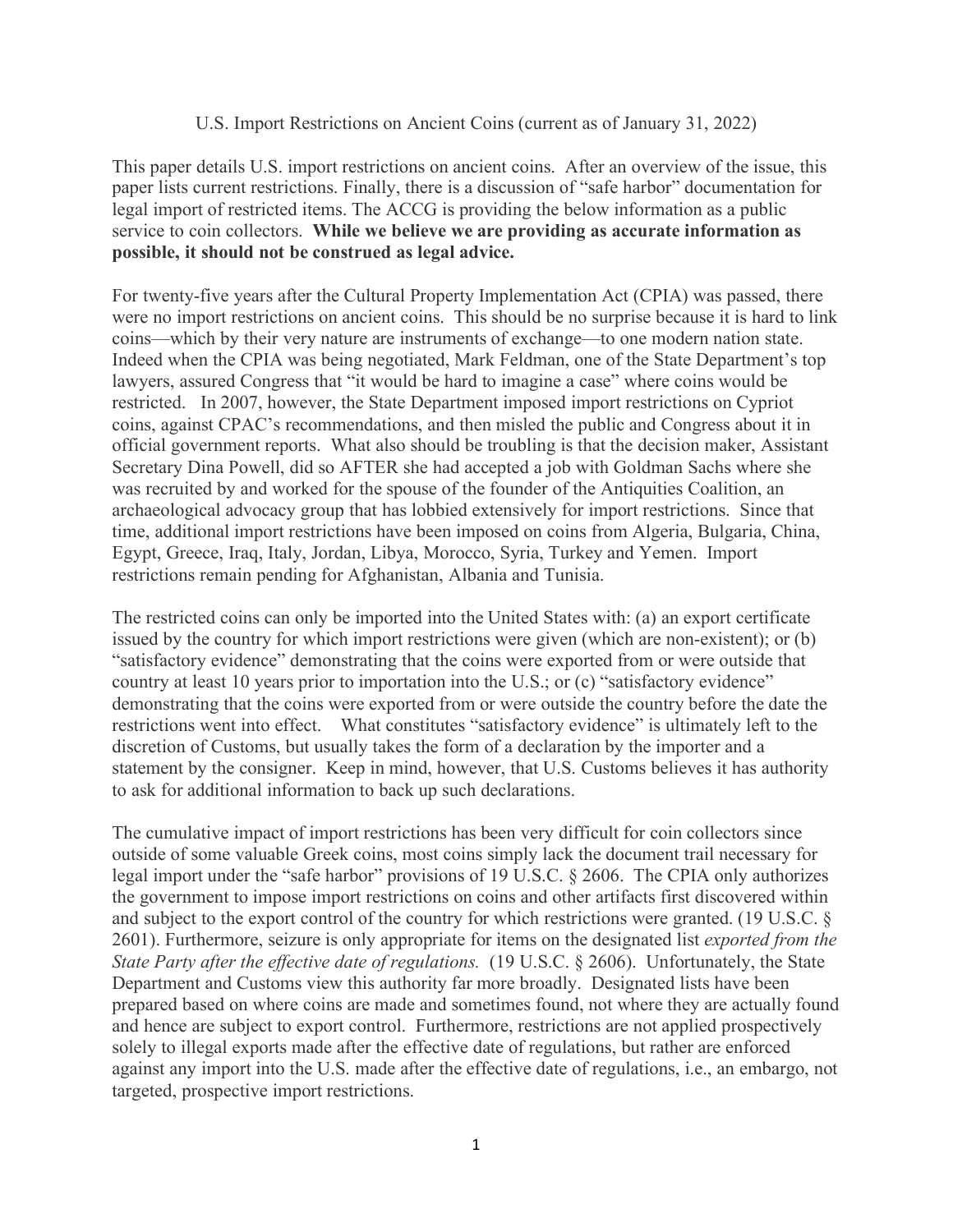Another related concern is the burden of proof once an item is seized. Mark Feldman, has also confirmed the legislative intent that the burden of proof was on the government to establish that the object was illicitly removed from the country where it was found after the effective date of the implementing regulations. "Statement of Deputy State Department Legal Adviser, Mark Feldman in *Proceedings of the Panel on the U.S. Enabling Legislation of the UNESCO Convention on the Means of Prohibiting and Preventing the Illicit Import, Export and Transfer of Ownership of Cultural Property,* 4 Syracuse J. Int'l L. & Com. 97 1976-1977 at 129-130. However, CBP instead views the burden of proof as being on the importer, not the government. This, along with the high cost of legal services, leads to most cultural artifacts, particularly minor ones like coins, being abandoned by the importer if they are seized.

While it is true enforcement has been spotty, we know of situations where coins have been detained, seized, and repatriated where the importer cannot produce information to prove his or her coins were outside of a country for which import restrictions were granted before the date of restrictions.

Below we provide a list of current import restrictions on coins as well as the documentation necessary to take advantage of "safe harbor" provisions of 19 U.S.C. § 2606. Properly filled out documentation should allow free entry but be aware it has been reported that on occasion CBP asks for additional documentation, i.e., published auction references pre-dating the effective date of the applicable regulation.

- A. List of Current Restrictions:
	- 1. Algeria:

Effective date: August 14, 2019

Source: 84 Fed. Reg. 41909-41913 (August 16, 2019).

The Designated List of coins subject to import restrictions is as follows:

Pre-Roman mints in Algeria include Cirta, Hippo Regius, Caesarea (Iol), Lix, Siga, and Timici. Roman provincial mints in Algeria include Caesarea, Cartenna, and Hippo Regius. Helpful reference books include: Corpus nummorum Numidiae Mauretaniaeque, 1955, J. Mazard, et al., Arts et metiers graphiques, Paris; Le Trésor de Guelma, 1963, R. Turcan, Arts et Métiers Graphiques, Paris; Etude sur la numismatique et l'histoire monétaire du Maroc: Corpus des dirhams idrissites et contemporains, 1971, D. Eustache, Banque du Maroc, Rabat; Corpus des Monnaies Alaouites, 1984, D. Eustache, Banque du Maroc, Rabat; The Roman Provincial Coinage, multiple volumes, 1992-, A. Burnett, et al., The British Museum Press, London. Some of the best-known types are described below:

- 1. Greek—In silver, bronze, and gold, struck in Algeria and in nearby mints (Cyrene, Carthage).
- 2. Roman Provincial—In bronze, struck at Roman and Roman provincial mints and found throughout Algeria.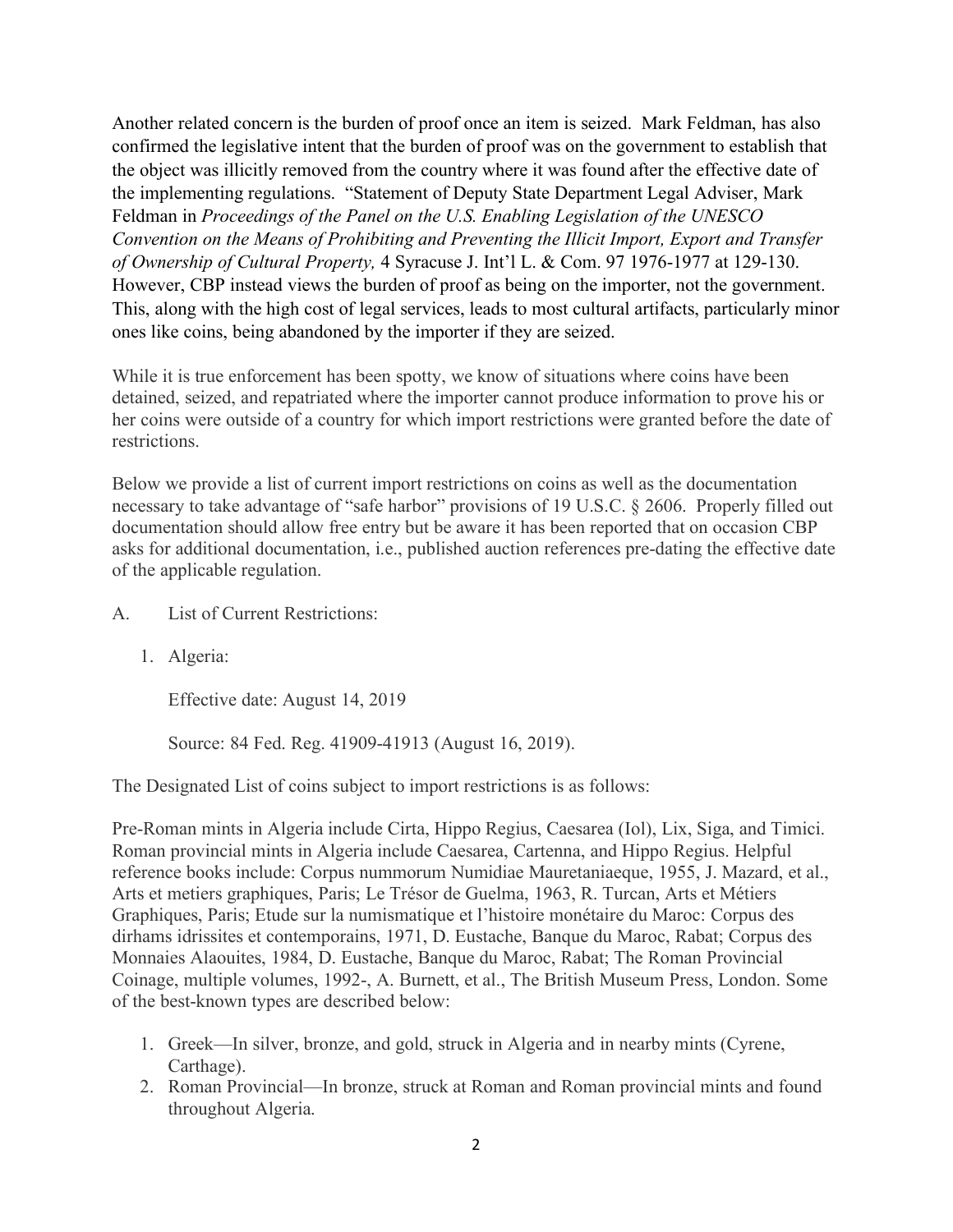- 3. Numidian and Mauretanian—Associated with Numidian kings such as Micipsa, Jugurtha, Hiempsal II, and Juba I, and Mauretanian kings such as Syphax, Juba II, Ptolemy II of Mauretania, Bocchus I, and Bocchus II.
- 4. Byzantine—In bronze, silver, and gold, struck in nearby mints like Carthage or mobile mints in Arab-Byzantine period Ifriqiya.
- 5. Islamic—In silver and gold struck at various mints including Algiers, Bijaya, Biskra, Qusantina, and Tlemcen. Examples include any coins of the following dynasties: Almohad, Hafsid, Marinid, and Ziyanid.
- 6. Ottoman—Ottoman coins of Algeria in silver, gold, billon, and copper, struck at various mints including Algiers, Qusantina, Tagdemt, and Tlemcen. Also Spanish coins of Oran in billon or copper, produced in Toledo or Madrid for use in Spanish Oran between 1618 and 1691.

Comment: This Designated List includes many coins that circulated in quantity outside of Algeria. These include Greek issues of Cyrene, Carthaginian coins, Numidian and Mauritanian coins, Byzantine, Islamic and Ottoman coins. The fact is Algeria was until the recent times part of larger Empires.

2. Bulgaria:

Effective Date: January 16, 2014

Source: 79 Fed. Reg. 2781-2785 (January 16, 2014).

The designated list, taken from the Federal Register, is as follows:

7. Coins – In copper, bronze, silver and gold. Many of the listed coins with inscriptions in Greek can be found in B. Head, Historia Numorum: A Manual of Greek Numismatics (London, 1911) and C.M. Kraay, Archaic and Classical Greek Coins (London, 1976). Many of the Roman provincial mints in modern Bulgaria are covered in I. Varbanov, Greek Imperial Coins I: Dacia, Moesia Superior, Moesia Inferior (Bourgas, 2005), id., Greek Imperial Coins II: Thrace (from Abderato Pautalia) (Bourgas, 2005), id., Greek Imperial Coins III: Thrace (from Perinthus to Trajanopolis), Chersonesos Thraciae, Insula Thraciae, Macedonia (Bourgas 2007). A non-exclusive list of pre-Roman and Roman mints include Mesembria (modern Nesembar), Dionysopolis (Balchik), Marcianopolis (Devnya), Nicopolis ad Istrum (near Veliko Tarnovo), Odessus (Varna), Anchialus (Pomorie), Apollonia Pontica (Sozopol), Cabyle (Kabile), Deultum (Debelt), Nicopolis ad Nestum (Garmen), Pautalia (Kyustendil), Philippopolis (Plovdiv), Serdica (Sofia), and Augusta Traiana (Stara Zagora). Later coins may be found in A. Radushev and G. Zhekov, Catalogue of Bulgarian Medieval Coins IX-XV c. (Sofia 1999) and J.Youroukova and V. Penchev, Bulgarian Medieval Coins and Seals (Sofia 1990). a. Pre-monetary media of exchange including "arrow money," bells, and bracelets. Approximate date: 13th century B.C. through 6th century B.C. b. Thracian and Hellenistic coins struck in gold, silver, and bronze by city-states and kingdoms that operated in the territory of the modern Bulgarian state. This designation

includes official coinages of Greek-using city-states and kingdoms, Sycthian and Celtic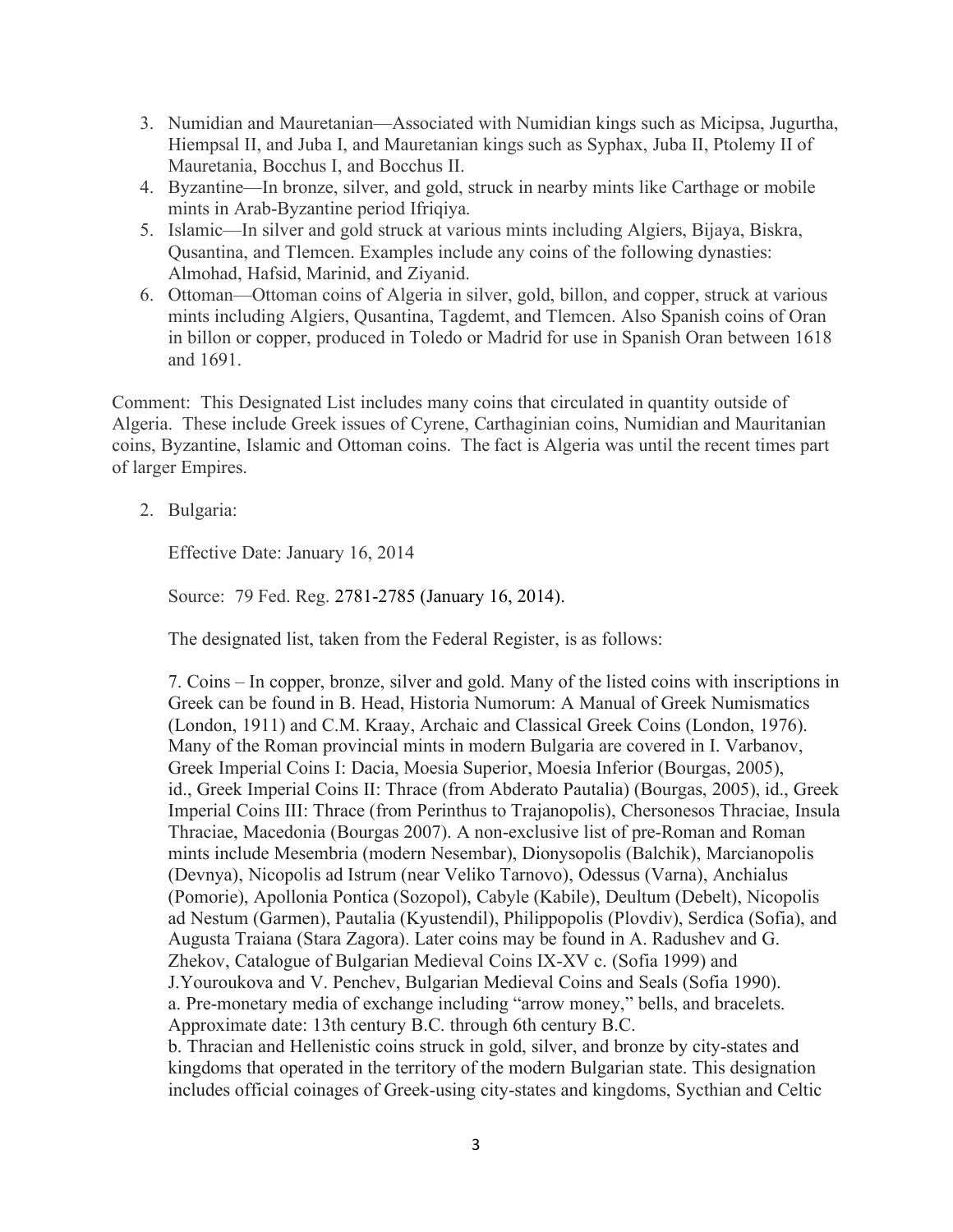coinage, and local imitations of official issues. Also included are Greek coins from nearby regions that are found in Bulgaria. Approximate date: 6th century BC through the 1st century B.C.

c. Roman provincial coins – Locally produced coins usually struck in bronze or copper at mints in the territory of the modern state of Bulgaria. May also be silver, silver plate, or gold. Approximate date: 1st century BC through the 4th century A.D.

d. Coinage of the First and Second Bulgarian Empires and Byzantine Empire – Struck in gold, silver, and bronze by Bulgarian and Byzantine emperors at mints within the modern state of Bulgaria. Approximate date: 4th century A.D. through A.D. 1396.

e. Ottoman coins – Struck at mints within the modern state of Bulgaria. Approximate date: A.D. 1396 through A.D. 1750.

Comment: Another exceptionally overbroad list including many coins that circulated in quantity outside of Bulgaria, most notably Hellenistic issues in silver and bronze. These restrictions are particularly ridiculous because there is a large internal market for such coins within Bulgaria itself.

3. China

Effective Date: January 14, 2019

Source: 74 Fed. Reg. 2838-2844 (January 16, 2009).

The Designated list is as follows:

3. *Coins.*

a. Zhou Media of Exchange and Tool-shaped Coins: Early media of exchange include bronze spades, bronze knives, and cowrie shells. During the 6th century BC, flat, simplified, and standardized cast bronze versions of spades appear and these constitute China's first coins. Other coin shapes appear in bronze including knives and cowrie shells. These early coins may bear inscriptions.

b. Later, tool-shaped coins began to be replaced by disc-shaped ones which are also cast in bronze and marked with inscriptions. These coins have a central round or square hole.

c. Qin: In the reign of Qin Shi Huangdi (221–210 BC) the square-holed round coins become the norm. The new Qin coin is inscribed simply with its weight, expressed in two Chinese characters ban liang. These are written in small seal script and are placed symmetrically to the right and left of the central hole.

d. Han through Sui: Inscriptions become longer, and may indicate that inscribed object is a coin, its value in relation to other coins, or its size. Later, the period of issue, name of the mint, and numerals representing dates may also appear on obverse or reverse. A new script, clerical (lishu), comes into use in the Jin.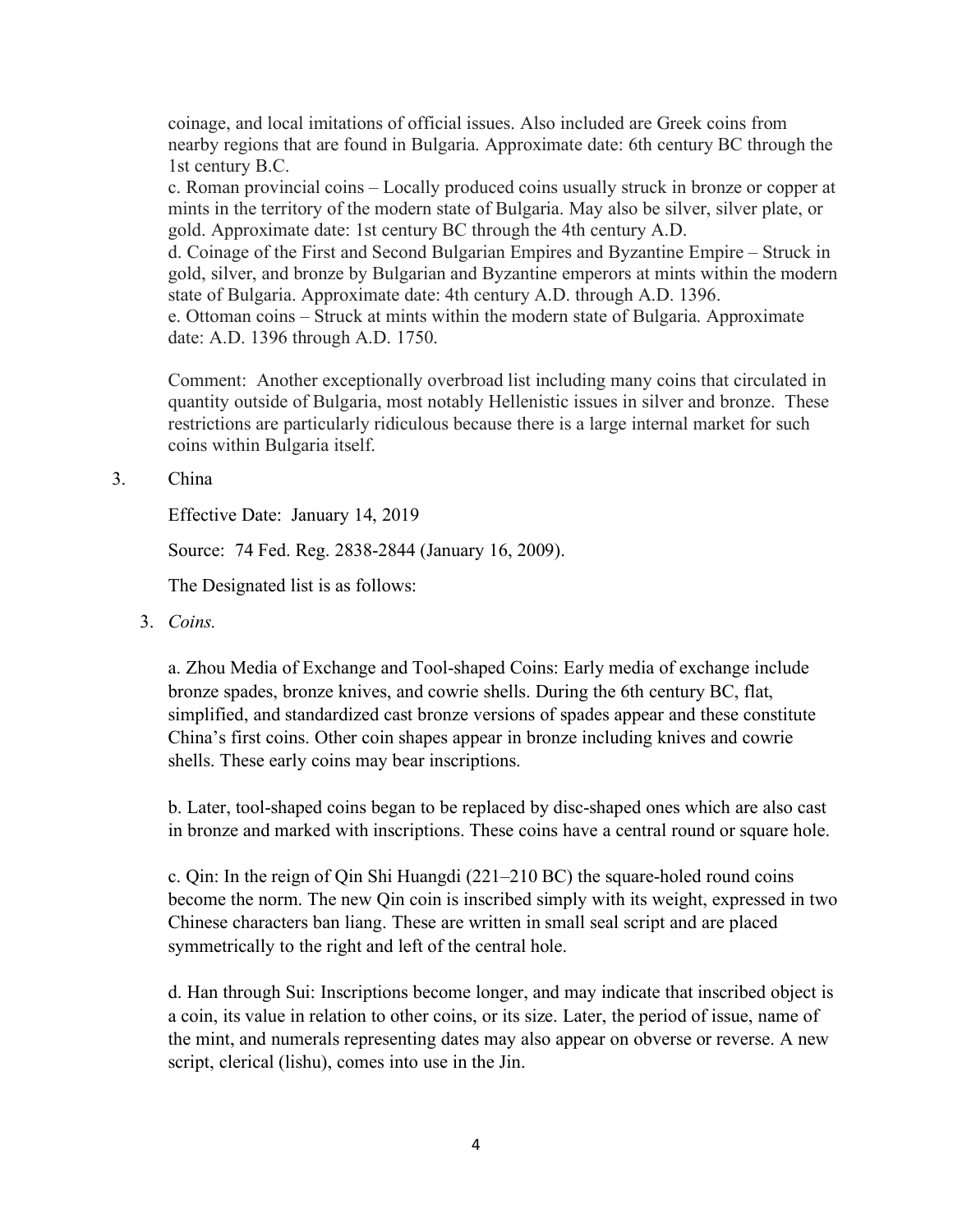e. Tang: The clerical script becomes the norm until 959, when coins with regular script (kaishu) also begin to be issued.

Comment: Another exceptionally overbroad list including many coins that circulated in quantity outside of China, most cash coins that helped monetize Japan and South East Asia. These restrictions are particularly ridiculous because there is an immense internal market for such coins within China itself.

4. Cyprus

Effective Date: July 16, 2007

Source: 72 Fed. Reg. 38,470-73 (July 16, 2007).

The Designated List is as follows:

D. Coins of Cypriot Types

Coins of Cypriot types made of gold, silver, and bronze including but not limited to:

1. Issues of the ancient kingdoms of Amathus, Kition, Kourion, Idalion, Lapethos, Marion, Paphos, Soli, and Salamis dating from the end of the 6th century B.C. to 332 B.C.

2. Issues of the Hellenistic period,such as those of Paphos, Salamis, and Kition from 332 B.C. to c. 30 B.C.

3. Provincial and local issues of the Roman period from c. 30 B.C. to 235

A.D. Often these have a bust or head on one side and the image of a temple (the Temple of Aphrodite at Palaipaphos) or statue (statue of Zeus Salaminios) on the other.

Comment: The first import restrictions on coins, imposed against the recommendations of the Cultural Property Advisory Committee. CPAC's chairman at the time, the late Jay Kislak, confirmed in an affidavit that the decision was made against his Committee's recommendations, and that the State Department misled the public and Congress about it in official government documents. The Designated List includes early issues found in the famous Asyut Hoard from Egypt, Hellenistic coins that circulated throughout the Ptolemaic Empire, and Roman Provincial coins that circulated in quantity in nearby Turkey.

5. Egypt

Effective date: December 5, 2016. Amended and expanded effective December 1. 2021

Source: 81 Fed. Reg. 87805- 87809 (December 6, 2016); and 86 Fed. Reg. 68546-68553 (December 3, 2021)..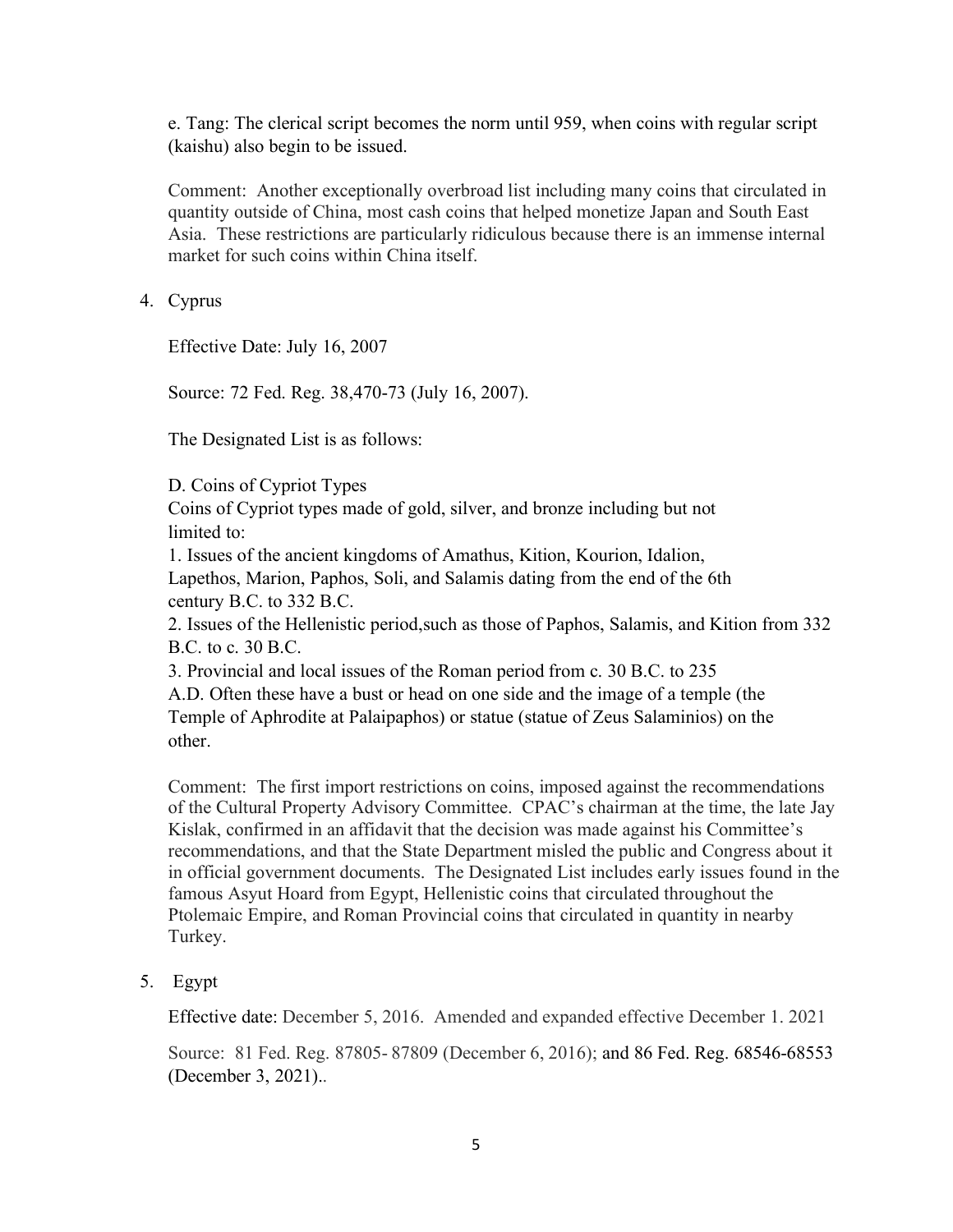The Designated List is as follows:

H. Coins

In copper or bronze, silver, and gold.

1. General—There are a number of references that list Egyptian coin types. Below are some examples. Most Hellenistic and Ptolemaic coin types are listed in R.S. Poole, *A Catalogue of Greek Coins in the British Museum: Alexandria and the Nomes* (London, 1893); J.N. Svoronos, Τα Nομισματα του Κρατουσ των Πτολe *μαιων (Münzen der Ptolemäer)*(Athens 1904); and R.A. Hazzard, *Ptolemaic Coins: An Introduction for Collectors* (Toronto, 1985). Examples of catalogues listing the Roman coinage in Egypt are J.G. Milne, *Catalogue of Alexandrian Coins* (Oxford, 1933); J.W. Curtis, *The Tetradrachms of Roman Egypt*(Chicago, 1969); A. Burnett, M. Amandry, and P.P Ripollès, *Roman Provincial Coinage I: From the Death of Caesar to the Death of Vitellius (44 BC-AD 69)* (London, 1998—revised edition); and A. Burnett, M. Amandry, and I. Carradice, *Roman Provincial Coinage II: From Vespasian to Domitian (AD 69- 96)* (London, 1999). There are also so-called *nwb-nfr* coins, which may date to Dynasty 30. See T. Faucher, W. Fischer-Bossert, and S. Dhennin, "Les Monnaies en or aux types hiéroglyphiques *nwb nfr," Bulletin de l'institut français d'archéologie orientale* 112 (2012), pp. 147-169.

2. Dynasty 30 *—Nwb nfr* coins have the hieroglyphs *nwb nfr* on one side and a horse on the other.

3. Hellenistic and Ptolemaic coins—Struck in gold, silver, and bronze at Alexandria and any other mints that operated within the borders of the modern Egyptian state. Gold coins of and in honor of Alexander the Great, struck at Alexandria and Memphis, depict a helmeted bust of Athena on the obverse and a winged Victory on the reverse. Silver coins of Alexander the Great, struck at Alexandria and Memphis, depict a bust of Herakles wearing the lion skin on the obverse, or "heads" side, and a seated statue of Olympian Zeus on the reverse, or "tails" side. Gold coins of the Ptolemies from Egypt will have jugate portraits on both obverse and reverse, a portrait of the king on the obverse and a cornucopia on the reverse, or a jugate portrait of the king and queen on the obverse and cornucopiae on the reverse. Silver coins of the Ptolemies coins from Egypt tend to depict a portrait of Alexander wearing an elephant skin on the obverse and Athena on the reverse or a portrait Start Printed Page 87808of the reigning king with an eagle on the reverse. Some silver coins have jugate portraits of the king and queen on the obverse. Bronze coins of the Ptolemies commonly depict a head of Zeus (bearded) on the obverse and an eagle on the reverse. These iconographical descriptions are non-exclusive and describe only some of the more common examples. There are other types and variants. Approximate date: ca. 332 B.C. through ca. 31 B.C.

4. Roman coins—Struck in silver or bronze at Alexandria and any other mints that operated within the borders of the modern Egyptian state in the territory of the modern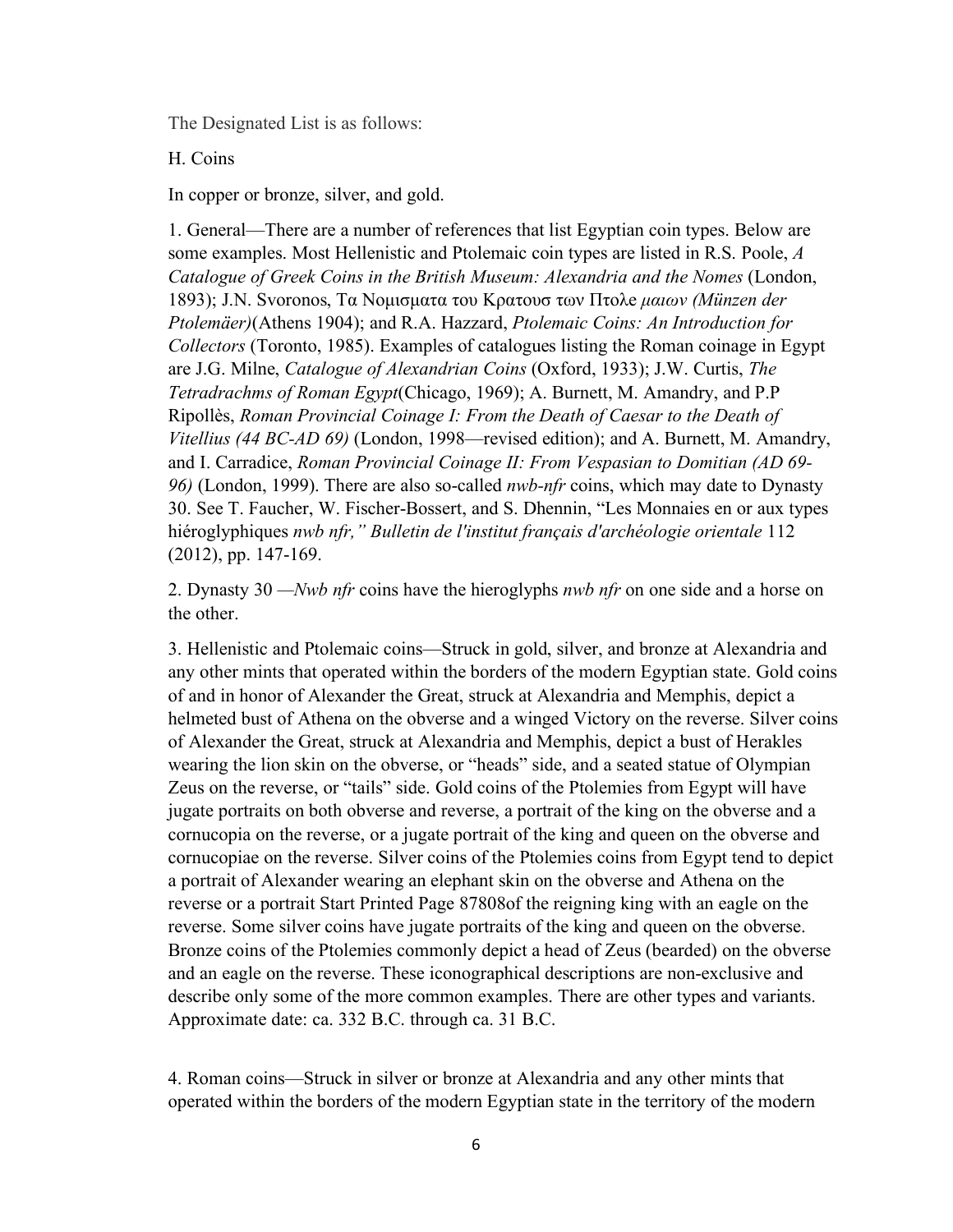state of Egypt until the monetary reforms of Diocletian. The iconography of the coinage in the Roman period varied widely, although a portrait of the reigning emperor is almost always present on the obverse of the coin. Approximate date: ca. 31 B.C. through ca. A.D. 294.

Effective December 1, 2021, the Designated list was amended to add additional categories of Roman Imperial and later coins. Here are the additions.

iv. Roman—Coins of this type are struck in bronze, silver, or gold at Alexandria and any other mints that operated within the borders of the modern Egyptian state until approx. A.D. 498. The iconography of the coinage in the Roman period varied widely, although a portrait of the reigning emperor is almost always present on the obverse of the coin. Approximate dates: ca. 31 B.C. through ca. A.D. 498.

v. Byzantine and Arab Byzantine—Coins of these types are struck in bronze and gold at Alexandria, Fustat, and other mints that operated within the borders of the modern Egyptian state between A.D. 498 and ca. A.D. 696. Iconography may include one, two, or three persons (busts or standing figures); large letters in Latin script (sometimes with smaller Latin, Greek, or Arabic letters along the edge); and crosses, stars, moons, and other symbols.

vi. Islamic/Medieval and Ottoman— Coins of this type are struck in copper, bronze, silver, and gold at Cairo, Fustat, Alexandria, and other mints that operated within the borders of the modern Egyptian state under the Umayyad, 'Abbasid, Tulunid, Ikhshidid, Fatimid, Ayyubid, Mamluk, and Ottoman (up to A.D. 1750) dynasties. Iconography is mostly writing in Arabic script, sometimes with stars, circles, flowers, or other ornaments placed at center or among the text, and rarely with human figures or trees

Comment: The current and amended designated list for Egypt ignores the statutory requirement that restricted objects must both be "first discovered within" and subject to Egyptian "export control." Only coins that "exclusively" circulated within Egypt can meet both requirements, but larger denomination gold and silver Alexander the Great, Ptolemaic and Roman Egyptian, and now Roman Imperial and Byzantine coins from the Alexandria mint that circulated in quantity outside the modern borders of Egypt nonetheless ended up on the 2016 and 2021 designated lists. Proponents may have raised Egypt's so-called "closed monetary system" under the Ptolemies and Roman Provincial authorities to justify these restrictions, but that system was meant to keep foreign coins "out" and not Egyptian coins "in." Moreover, the borders of ancient Egypt stretched well beyond its modern borders, and larger denomination Greek and Roman Egyptian Provincial coins with Greek legends are found in quantity well outside of Egypt. The additional concern is that the amendment is the first time that restrictions were explicitly placed on Roman Imperial coins, here coins struck after Diocletian's reform which were identical to other Roman Imperial coins except for a mint mark. Hopefully, this is not the beginning of a trend to place restrictions on such common coins form other more prolific later Roman Imperial mints.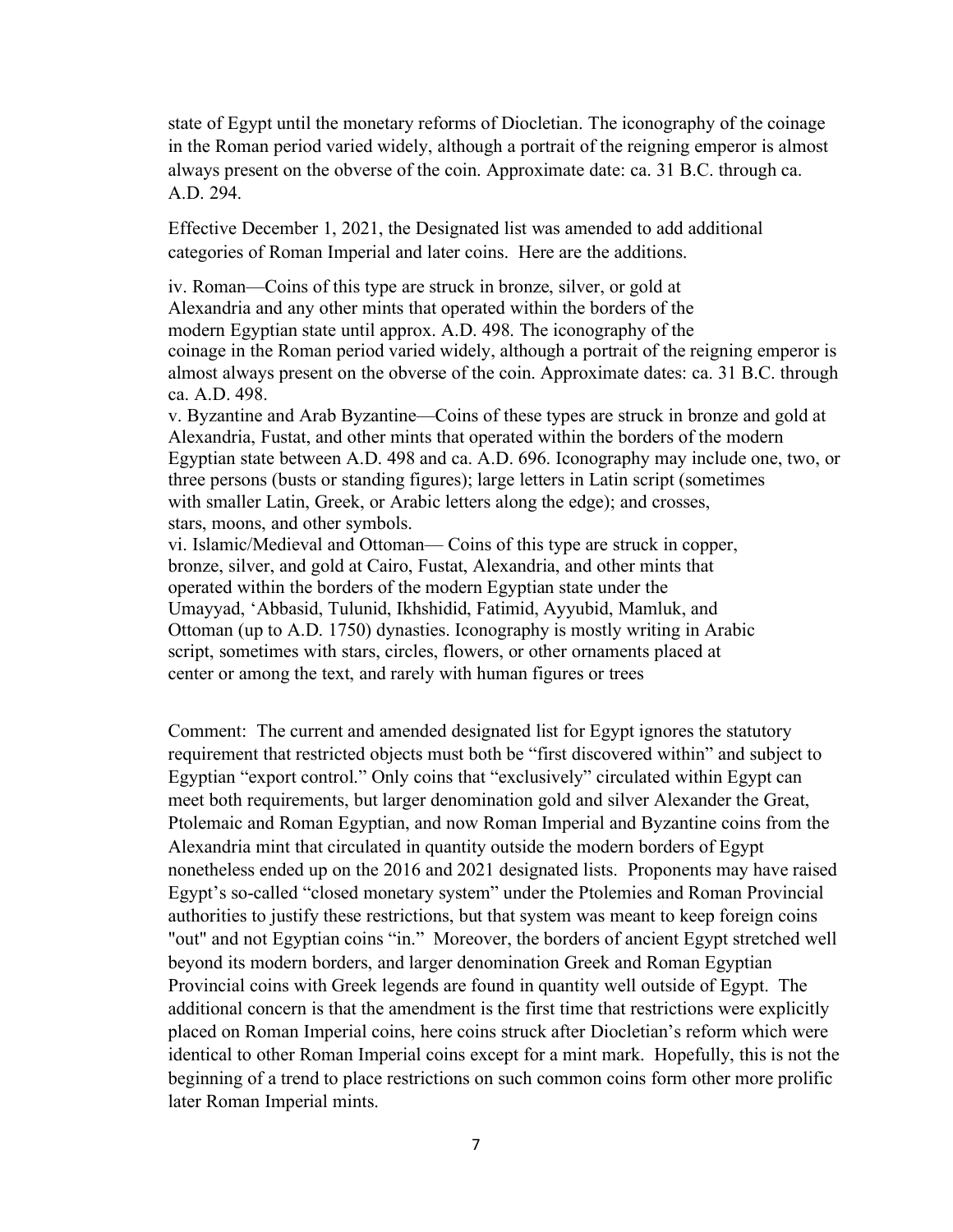6. Greece-

Effective Dates: December 1, 2011 (ancient coins) and November 21, 2021 (Byzantine and Medieval)

Sources: 76 Fed. Reg. 74691-74695 (December 1, 2011); 86 Fed. Reg. 66164-66169 (November 22, 2021)

The Designated List is as follows:

*7. Coins*—Many of the mints of the listed coins can be found in B.V. Head, *Historia Numorum: A Manual of Greek Numismatics* (London, 1911) and C.M. Kraay, *Archaic and Classical Greek Coins* (London, 1976). Many of the Roman provincial mints in Greece are listed in A. Burnett *et al., Roman Provincial Coinage I: From the Death of Caesar to the Death of Vitellius (44 BC– AD 69)* (London, 1992) and id., *Roman Provincial Coinage II: From Vespasian to Domitian (AD 69–96)* (London, 1999).

a. *Greek Bronze Coins*—Struck by city-states, leagues, and kingdoms that operated in territory of the modern Greek state (including the ancient territories of the Peloponnese, Central Greece, Thessaly, Epirus, Crete and those parts of the territories of ancient Macedonia, Thrace and the Aegean islands that lay within the boundaries of the modern Greek state). Approximate date: 5th century B.C. to late 1st century B.C.

b. *Greek Silver Coins*—This category includes the small denomination coins of the city-states of Aegina, Athens, and Corinth, and the Kingdom of Macedonia under Philip II and Alexander the Great. Such coins weigh less than approximately 10 grams and are known as obols, diobols, triobols, hemidrachms, and drachms. Also included are all denominations of coins struck by the other city-states, leagues, and kingdoms that operated in the territory of the modern Greek state (including the ancient territories of the Peloponnese, Central Greece, Thessaly, Epirus, Crete, and those parts of the territories of ancient Macedonia, Thrace and the Aegean islands that lie within the boundaries of the modern Greek state). Approximate date: 6th century B.C. to late 1st century B.C.

c. *Roman Coins Struck in Greece*—In silver and bronze, struck at Roman and Roman provincial mints that operated in the territory of the modern Greek state (including the ancient territories of the Peloponnese, Central Greece, Thessaly, Epirus, Crete, and those parts of the territories of ancient Macedonia, Thrace and the Aegean islands that lie within the boundaries of the modern Greek state). Approximate date: late 2nd century B.C. to 3rd century A.D.

d. Coins from the Byzantine and Medieval Periods —This category includes coin types such as those of the Byzantine and medieval Frankish and Venetian states that circulated primarily in Greece, ranging in date from approximately the 3rd century A.D. to the 15th century A.D.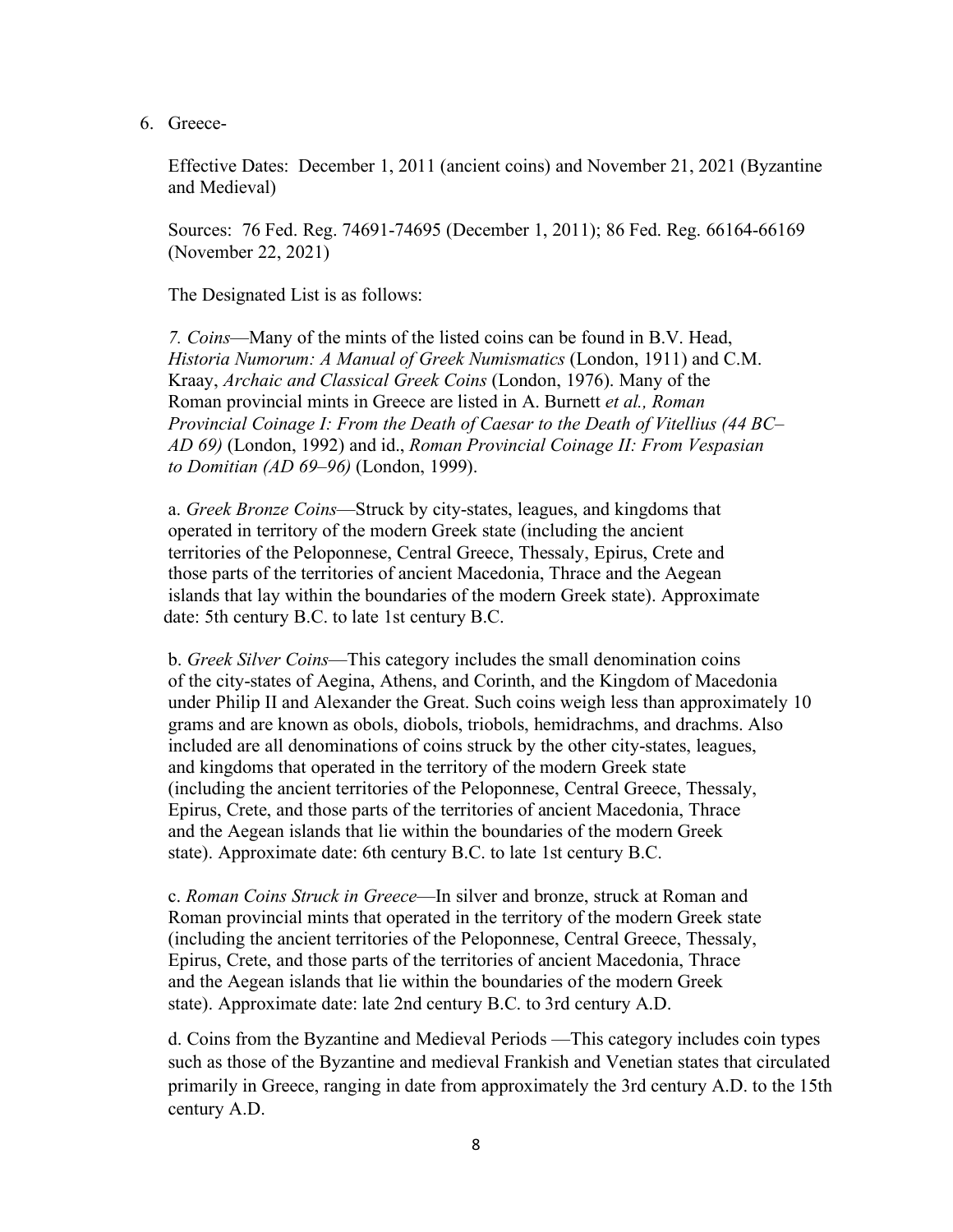Comment: The Greek designated list is one of the few that tries to distinguish between widely circulating coins and other local issues that are more likely to be found within the confines of modern-day Greece. While we can debate whether larger denomination coins from most Greek city states should have been included, the list at least recognizes the fact that large denomination coins of Aegina, Athens, Corinth, and the Macedonian Kingdom circulated far outside the confines of modern-day Greece. In November 2021, the designated list was amended to include coins from the Byzantine and Medieval periods that "circulated primarily in Greece." This formulation is inconsistent with the statutory requirements that only authorize import restrictions on archaeological objects which were "first discovered within, and …subject to export control by" Greece. Moreover, placing restrictions on coins that "circulated primarily in Greece" does not provide sufficient notice to the importer which coins are restricted, and which are not.

### 7. Iraq-

Effective Date: April 30, 2008 or August 9, 1990 (see comment below)

Source: 73 Fed. Reg. 23334-23342 (April 30, 2008).

The Designated List is as Follows:

#### *B. Coins*

1. Coins in Iraq have a long history and great variety, spanning the Achaemenid Persian, Hellenistic Seleucid, Parthian, Sasanian, and Islamic periods. Coins from neighboring regions circulated in Iraq as well. Early coins are hand-stamped, so that the design is usually off-center.

2. Achaemenid coins are the gold daric and silver siglos, and fractional and multiple denominations. Both are stamped on the front with an image of the king holding a bow, and on the back with a non-figural oblong mark. 3. Coin types and materials for coins minted or circulated in Iraq during the Seleucid, Parthian, and Sasanian periods include gold staters and dinars, bronze or silver drachms, tetradrachms, and hemidrachms, and smaller bronze and lead coins. These coins usually have male and female busts (of kings and queens) on the front. Seated archers, seated gods such as Zeus, winged Victory, and other Greco-Roman mythological subjects, are usually on the reverse of the Seleucid and Parthian coins, which are inscribed in Greek or Parthian. Sasanian period coins typically feature a fire altar on the back, either with or without figures, and are inscribed in Middle Persian. 4. Early Islamic coins are of gold, silver, and copper. Most are stamped on both sides with inscriptions in Arabic, though a few types have an image on one side and an inscription on the other.

Comment: Another all-encompassing list that includes many coins that circulated far outside of Iraq. These restrictions were made under separate statutory authority justified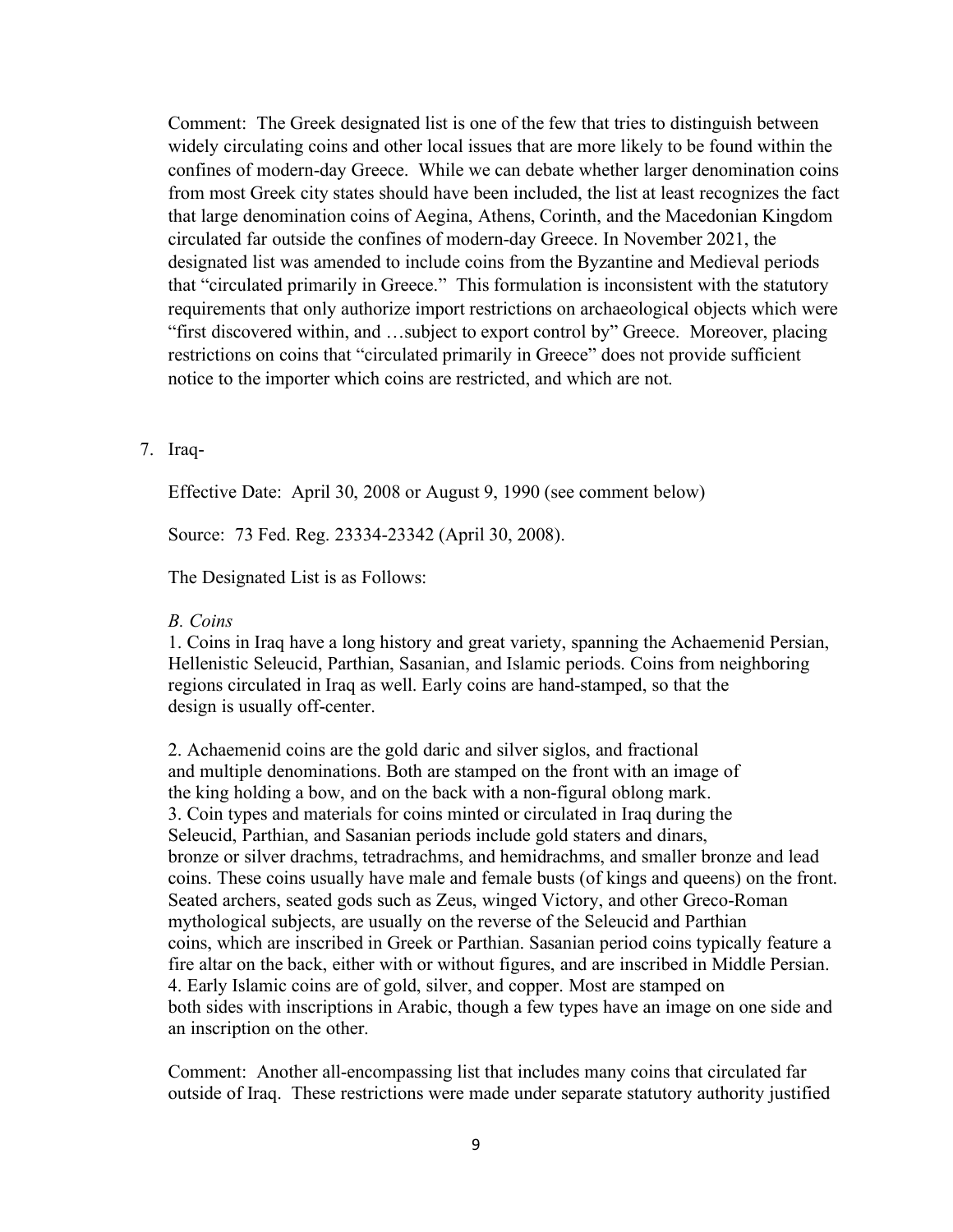by looting in Iraq after the First Gulf War. The effective date of this regulation is ambiguous. The regulations themselves give April 30, 2008, as the effective date. However, the enabling statute states "the term 'archaeological or ethnological material of Iraq'' means cultural property of Iraq and other items of archaeological, historical, cultural, rare scientific, or religious importance illegally removed from the Iraq National Museum, the National Library of Iraq, and other locations in Iraq, since the adoption of United Nations Security Council Resolution 661 of 1990." Emergency Protection for Iraqi Cultural Antiquities Act of 2004 (title III of Pub. L. 108-429), Sec. 3002 (b). Even more confusingly, the statute also indicates that the authority lapsed as of September 30, 2009. *Id.* However, the State Department takes the position that it still has authority to regulate Iraqi cultural artifacts.

8. Italy-

Effective Date: January 19, 2011

Source: 76 Fed. Reg. 3012-3014 (Jan. 19, 2011).

The Designated List is as follows:

F. *Coins of Italian Types*—A type catalogue of listed currency and coins can be found in N.K. Rutter *et al.* (eds.), *Historia Numorum: Italy* (London,2001). Others appear in G.F. Hill *Coins of Ancient Sicily* (Westminster, 1903).

1. *Lumps of bronze* (*Aes Rude*)—Irregular lumps of bronze used as an early medium of exchange in Italy from the 9th century B.C.

2. *Bronze bars* (*Ramo Secco* and *AesSignatum*)—Cast bronze bars (whole or cut) used as a media of exchange in central Italy and Etruria from the 5th century B.C.

3. *Cast coins* (*Aes Grave*)—Cast bronze coins of Rome, Etruscan, and Italian cities from the 4th century B.C.

4. *Struck coins*—Struck coins of the Roman Republic and Etruscan cities produced in gold, silver, and bronze from the 3rd century B.C. to c. 211 B.C., including the ''Romano-Campanian'' coinage.

5. *Struck colonial coinage*—Struck bronze coins of Roman republican and early imperial colonies and *municipia* in Italy, Sicily, and Sardinia from the 3rd century B.C. to c. A.D. 37.

6. *Coins of the Greek cities*—Coins of the Greek cities in the southern Italian peninsula and in Sicily (Magna Graecia), cast or struck in gold, silver, and bronze, from the late 6th century B.C. to c. 200 B.C.

Comment: Italy is another country where restrictions are ridiculous given the country's immense legal internal market in ancient coins. This designated list encompasses large denomination Sicilian issues that are thought to have circulated in quantity outside of the confines of modern-day Italy. Thankfully, no restrictions have been put in place on late Roman Republican and Roman Imperial issues that mostly circulated outside of Italy.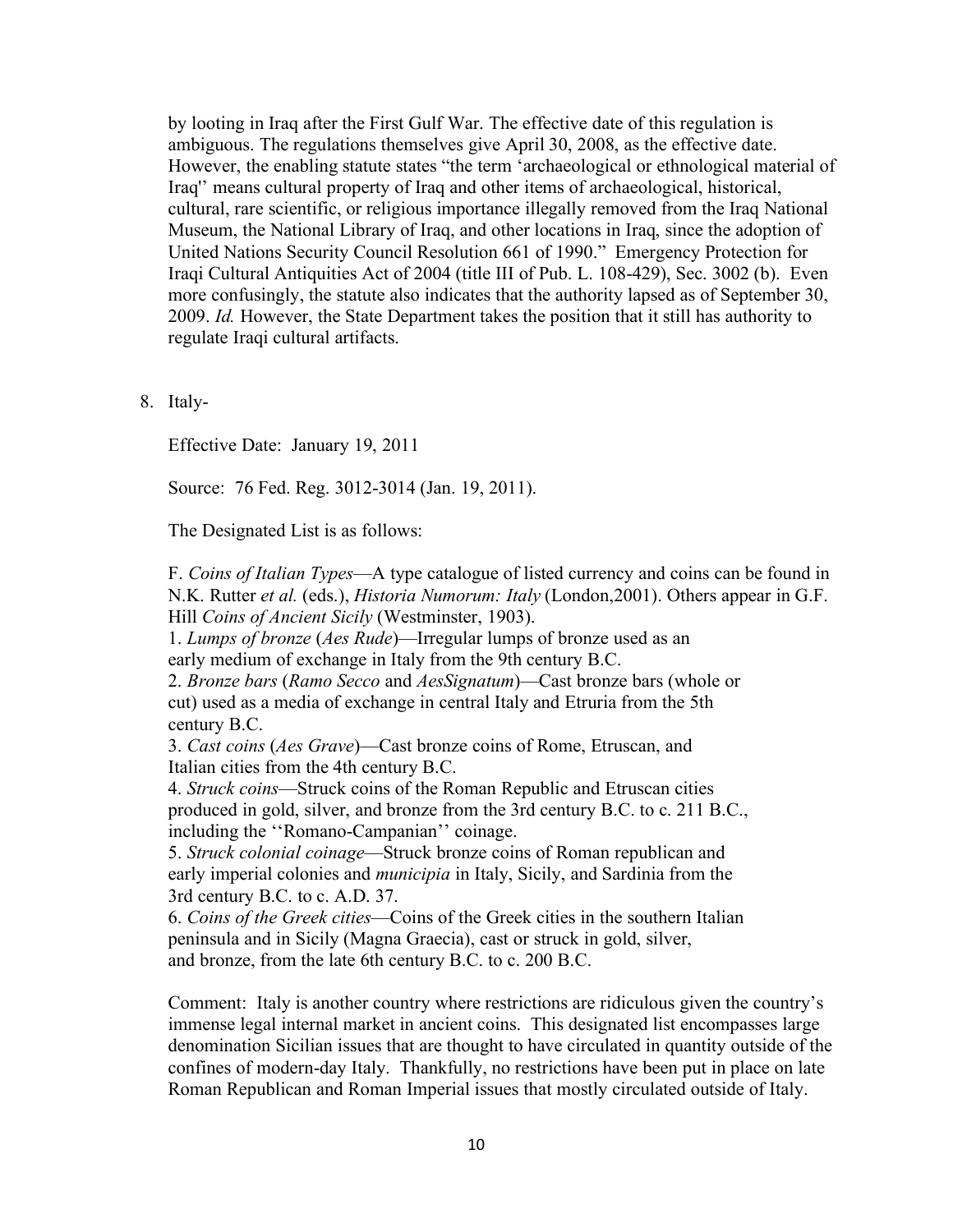This exclusion makes sense. Scholarly research demonstrates that only 2.8% of Roman Imperial coin hoards containing coins from Italian mints are found within Italy itself making it impossible to fairly consider them Italian cultural patrimony.

9. Jordan-

Effective Date: February 5, 2020

Source: 85 Fed. Reg. 7204 (Feb. 7, 2020),

The Designated List is as follows:

The restrictions on coins include:

10. Coins—Some of the best-known types include:

a. Nabataean—Coins in silver, lead, copper or bronze and struck at Petra. They typically have cornucopiae or wreaths on the reverse and portrait of the ruler or rulers on the obverse.

b. Roman Provincial—Coins in silver and bronze were struck through the third century A.D. at Roman and Roman provincial mints of Abila (Abel), Adraa (Daraa), Charachmoba (Al-Karak), Dium, Esbous (Heshbon), Gadara (Umm Qais), Gerasa (Jerash), Medaba (Madaba), Pella, Petra, Philadelphia (Amman), Rabbathmoba (Aroer) Capitolias/Dion (Beit Ras), and Raphana. This type also includes the pseudo-autonomous coinage of the second and first centuries B.C.

c. Byzantine—Coins in bronze and struck at the Arab-Byzantine mint of Aylah/Elath (Aqaba).

d. Early Islamic—Coins in bronze or silver and struck at the Umayyad mints of Adraa (Daraa), Gerasa (Jerash), Philadelphia/Rabbath-Ammon (Amman) and under the Abbasids at Philadelphia/ Rabbath-Ammon (Amman). These coins are epigraphic in design, featuring one or more lines of Arabic script. Some Abbasid bronze coins from Philadelphia/Rabbath-Ammon (Amman) feature a small flower-like design in the center of one side. e. Crusader—These coins appear as thin, light-weight, low-quality-silver billon. Examples usually feature crosses and/or crude portraits or buildings as central images.

Comment: This list again includes coins that circulated in quantity outside of the confines of modern-day Jordan. Moreover, restrictions were imposed despite open sales of coins at the archaeological site of Petra as well as an annual numismatic bourse in Amman. If Jordan wants tourists to visit, it should encourage sales of such common material rather than expect CBP to seize such material purchased by tourists on their return to the United States.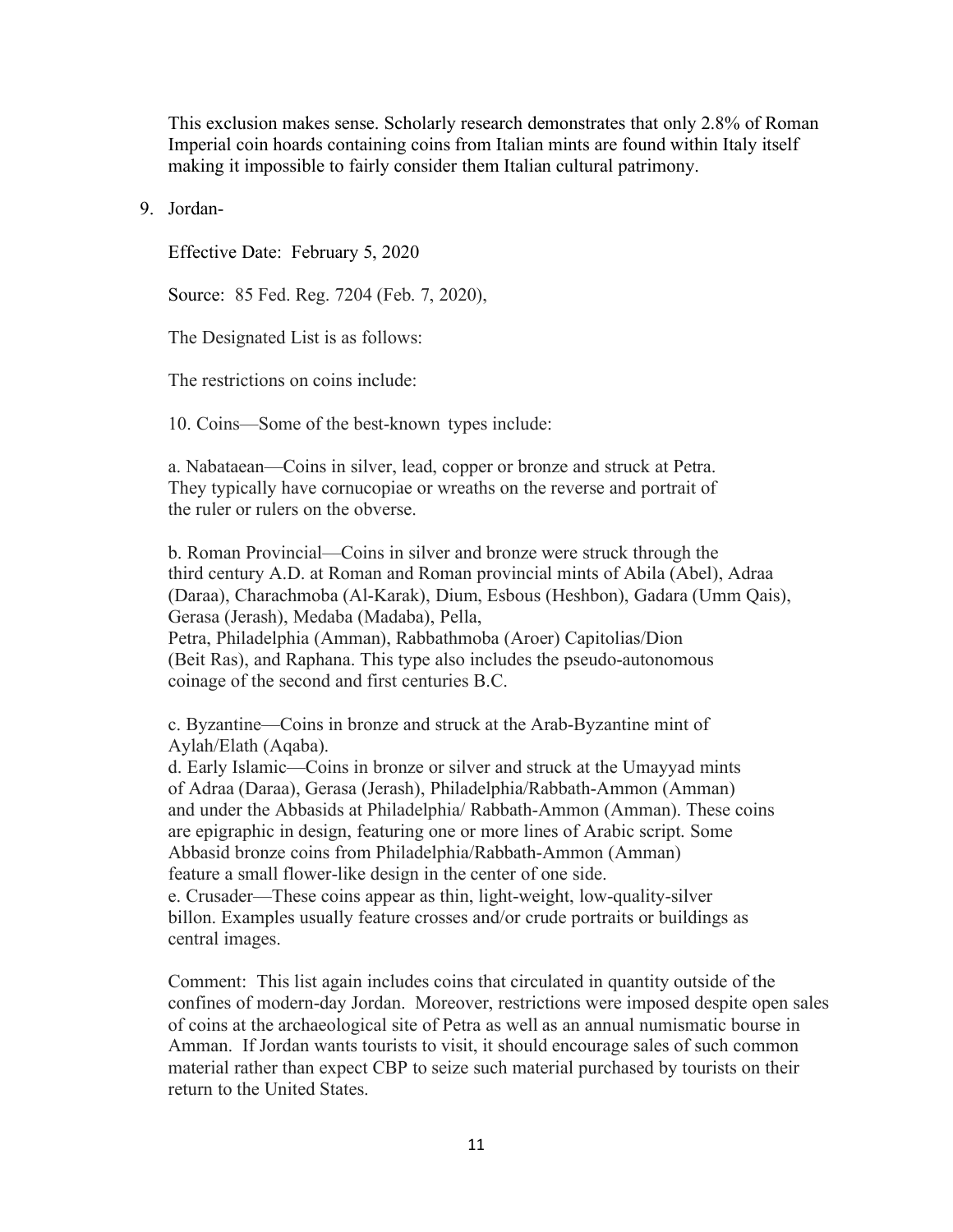10. Libya ("Emergency" import restrictions)

Effective Date: December 5, 2017.

Source: 82 Fed. Reg. 57346-57351 (Dec. 5, 2017).

The Designated List is as follows.

a. General--Examples of many of the coins found in ancient Libya may be found in: A. Burnett and others, Roman Provincial Coinage, multiple volumes (British Museum Press and the Biblioth[egrave]que Nationale de France, 1992-), R.S. Poole and others, Catalogue of Greek Coins in the British Museum, volumes 1-29 (British Museum Trustees 1873-1927) and H. Mattingly and others, Coins of the Roman Empire in the British Museum, volumes 1-6 (British Museum Trustees 1923-62). For Byzantine coins, see Grierson, Philip, Byzantine Coins, London, 1982. For publication of examples of coins circulating in archaeological sites, see La moneta di Cirene e della Cirenaica nel Mediterraneo. Problemi e Prospettive, Atti del V Congresso Internazionale di Numismatica e di Storia Monetaria, Padova, 17-19 marzo 2016, Padova 2016 (Numismatica Patavina, 13).

 b. Greek Bronze Coins--Struck by city-states of the Pentapolis, Carthage and the Ptolemaic kingdom that operated in territory of the Cyrenaica in eastern Libya. Approximate date: 4th century B.C. to late 1st century B.C.

 c. Greek Silver and Gold Coins--This category includes coins of the city-states of the Pentapolis in the Cyrenaica and the Ptolemaic Kingdom. Coins from the city-state of Cyrene often bear an image of the silphium plant. Such coins date from the late 6th century B.C. to late 1st century B.C.

 d. Roman Coins--In silver and bronze, struck at Roman and Roman provincial mints including Apollonia, Barca, Balagrae, Berenice, Cyrene, Ptolemais, Leptis Magna, Oea, and Sabratha. Approximate date: late 3rd century B.C. to 1st century A.D.

 e. Byzantine Coins--In bronze, silver, and gold by Byzantine emperors. Struck in Constantinople and other mints. From 4th century A.D. through 1396 A.D.

 f. Islamic Coins--In bronze, silver, and gold. Dinars with Arabic inscriptions inside a circle or square, may be surrounded with symbols. Struck at mints in Libya (Barqa) and adjacent regions. From 642 A.D. to 15th century A.D.

 g. Ottoman--Struck at mints in Istanbul and Libya's neighboring regions. Approximate date: 1551 A.D. through 1750 A.D.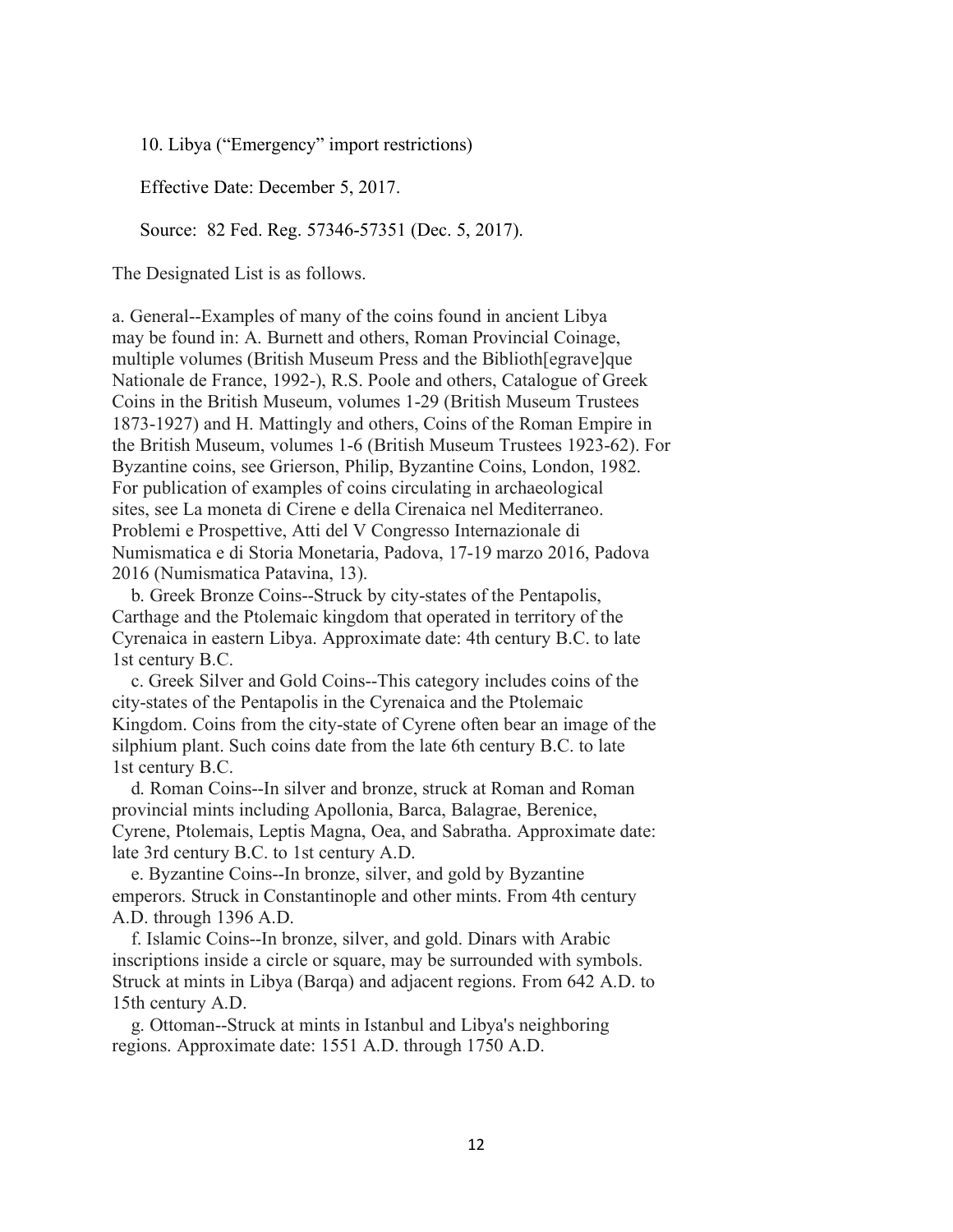Comment: The restrictions explicitly encompass Greek, Carthaginian, Roman, Byzantine and Ottoman coins struck outside Libya that are found within Libya. This is a major departure from prior restrictions that listed coins based on where the coins were made hundreds, if not thousands of years ago, rather than where they were found today. While this phraseology is more consistent with applicable statutory language, it remains to be seen how it is applied.

11. Morocco

Effective Date: January 15, 2021

Source: 86 Fed. Reg. 6562—6566 (Jan. 21, 2021).

The Designated List is as follows:

10. Coins—This category includes coins of Numidian, Mauretanian, Greek/ Punic, Roman, Byzantine, Islamic, and Medieval Spanish types that circulated primarily in Morocco, ranging in date from the fifth century B.C. to A.D. 1750. Coins were made in copper, bronze, silver, and gold. Examples may be square or round, have writing, and show imagery of animals, buildings, symbols, or royal figures.

Comment: This designated list is peculiar because other than some bronze coins of the Mauritanian Kingdom struck at Lix and Roman Provincial issues of cities of Tingis (Tangier), Lix, and Tamuda, no Numidian, Mauritanian, Greek/Punic, Roman, Byzantine, and Medieval Spanish coins "primarily circulated" there. Instead, the only coins most associated with Morocco are Islamic ones struck within the confines of modern-day Morocco like Marrakesh, Fez, Misknash, Nul, Sijilmasa, Tangier, Cueta, Aghmar, Sala and Bani Tavula. As large gold issues were struck there, it is also debatable whether such coins "primarily circulated" within Morocco or not.

12. Syria

Effective Date: August 15, 2016 but regulations retroactive to March 15, 2011

Source: 81 Fed. Reg. 2016-19491 (Aug. 15, 2016)

"Below is the Designated List of Archaeological and Ethnological Material of Syria that describes the types of objects or categories of archaeological or ethnological material that are subject to import restrictions, if unlawfully removed from Syria on or after March 15, 2011."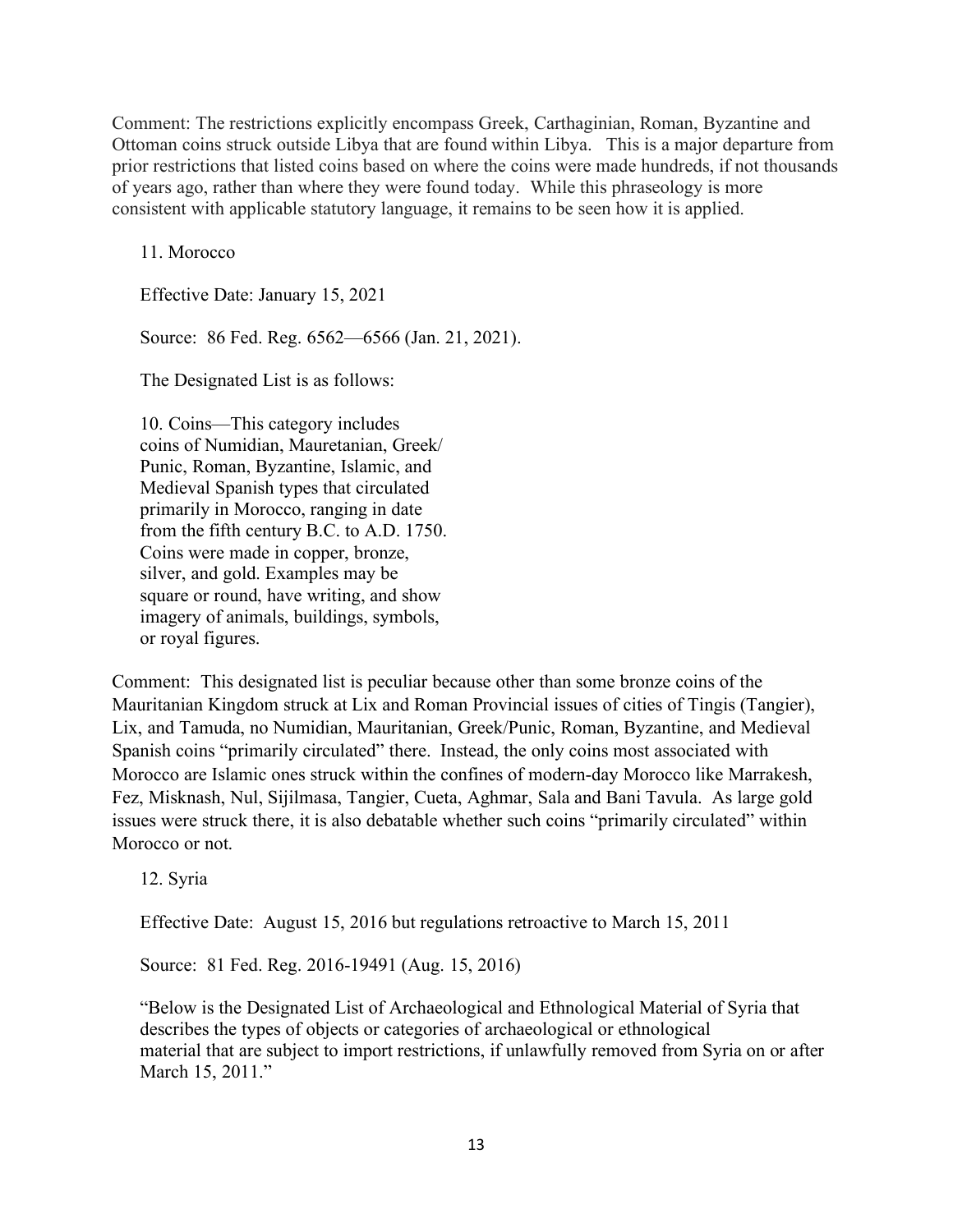I. Coins--In copper or bronze, silver and gold.

 1. Coins in Syria have a long history and exist in great variety, spanning the Achaemenid Persian, Hellenistic Seleucid and Ptolemaic, Roman, Sasanian, and Islamic periods. Coins from neighboring regions circulated in Syria as well. Some major mints for coinage that circulated in Syria in various periods include Emesa, Antioch, Apamea, Damascus, Beroea, and Laodicea.

 2. Achaemenid coins include silver drachms stamped on the obverse with the head of the king and on the reverse with an altar.

 3. Coin types and materials for coins minted or circulated in Syria during the Hellenistic Seleucid and Ptolemaic periods include gold and silver staters and obols, bronze or silver drachms, hemidrachms, tetradrachms, and smaller bronze and lead coins. These coins have a wide variety of decorative elements. Male and female busts (of kings, such as Seleucus, and queens, such as Cleopatra, or sometimes deities) are usually found on the front. Seated archers, seated gods such as Zeus, winged Victory, Tyche, and Herakles, other Greco-Roman mythological subjects, animals such as lions and elephants, palm trees, and ships are usually on the reverse of the Seleucid and Ptolemaic coins, which are often inscribed in Greek.

 4. Roman coins minted and circulated in Syria during the Roman period come in a variety of denominations and weights and were struck primarily in silver and bronze, though examples (sesterces) of brass also appear. The front usually has an image of the emperor; sometimes, other notable personages (e.g., Julia Domna) might appear. Subjects shown on the reverse include seated and standing deities, wreaths, temples and altars, mythological scenes, and eagles. Inscriptions are usually in Latin, but sometimes also in Greek. Late Roman (Byzantine) coins are similar, but the reverse often shows Christian iconography (e.g., crosses), and inscriptions are in Greek.

 5. Sasanian period coins are typically silver drachms with an image of the ruler on the obverse and a religious scene with a fire altar on the reverse.

 6. Islamic coins are of gold, silver, bronze, and copper and include examples from the Ummayad, Abbasid, Ghaznavid, Fatimid, Ayyubid, Seljuq (including Zengid), Timurid, Mamluk, Safavid, and Ottoman periods. Most are stamped on both sides with inscriptions in Arabic, although a few types have an image on one side and an inscription on the other.

Comment: These restrictions were imposed by statute. The breathtakingly broad restrictions with a retroactive date to 2011 also include a specific provision that the coins in question were unlawfully removed from Syria after that March 15, 2011 date. As such, they are much more in keeping with the CPIA's limitations of restrictions to items "first discovered within" and "subject to" the export control of the country for which restrictions were granted then many other import restrictions.

13. Turkey

Effective Date: June 16, 2021

Source: 86 Fed. Reg. 114 (Feb. 16, 2021)

The list of coins is extensive. It includes: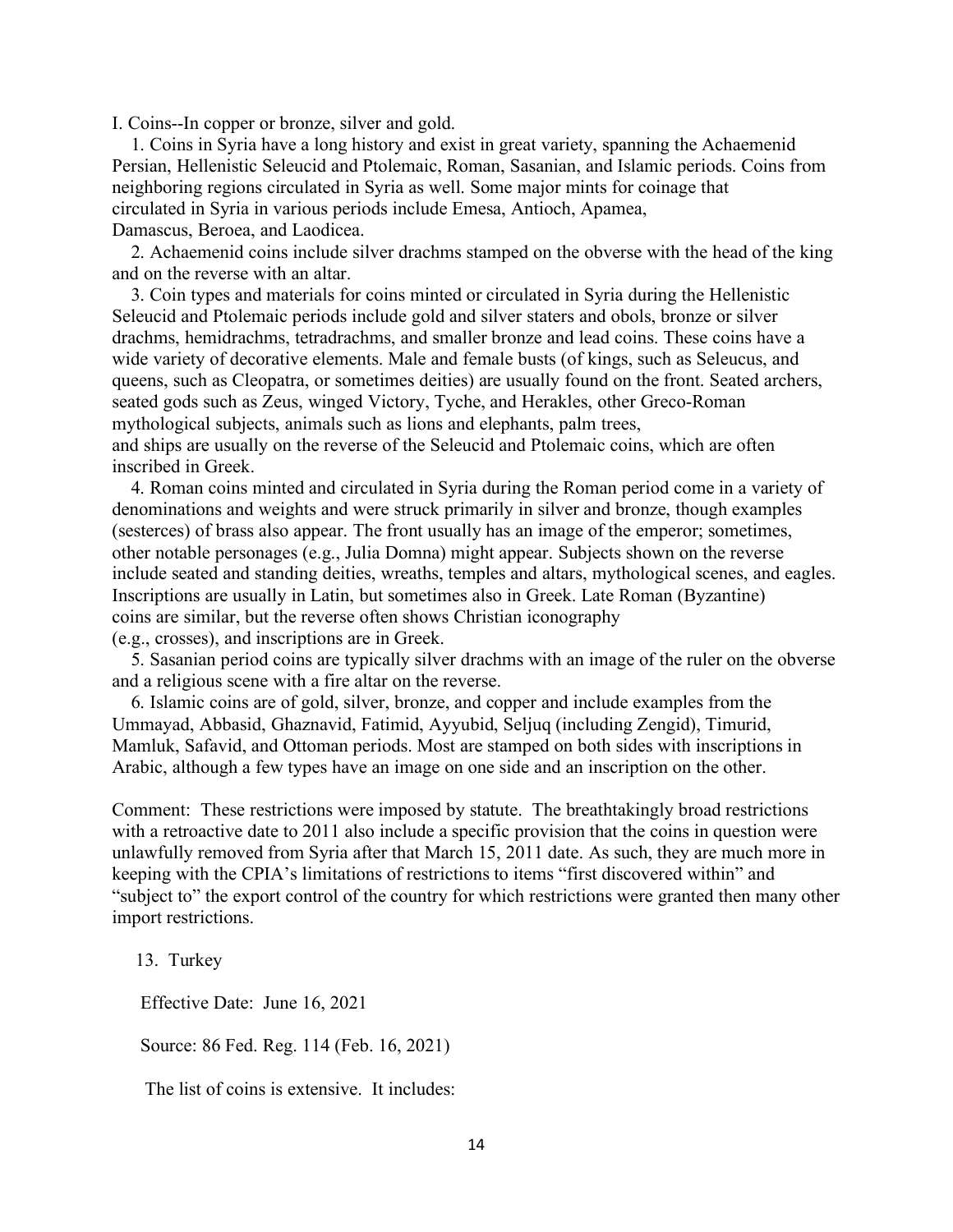## 9. Coins

a. Greek coins – Archaic coins, dated to 640 – 480 B.C., in electrum, silver and billon, that circulated primarily in Turkey; Classical coins, dated to 479 – 332 B.C., in electrum, silver, gold, and bronze, that circulated primarily in Turkey; and Hellenistic coins, dated to 332 – 31 B.C., in gold, silver, bronze and other base metals, that circulated primarily in Turkey. Greek coins were minted by many authorities for trading and payment and often circulated all over the ancient world, including in Turkey. All categories are based on find information provided in Thompson, M., Mørkholm, O., Kraay, C., Inventory of Greek Coin Hoards, 1973 (available online at [http://coinhoards.org/\)](http://coinhoards.org/) and the updates in Coin Hoards I-X as well as other hoard and single find publications. Mints located in Turkey and surrounding areas are found in Head, B. V., Historia Numorum, A Manual of Greek Numismatics, 1911 (available online at [http://snible.org/coins/hn/\)](http://snible.org/coins/hn/).

b. Roman provincial coins – Roman provincial coins, dated from the end of 2nd century B.C. to the early 6th century A.D., in gold, silver, and bronze and copper that circulated primarily in Turkey.

c. Byzantine period coins – Byzantine period coins, in gold, silver, bronze, copper coins, and sometimes electrum, dating from the early 6th century to the 15th century A.D., that circulated primarily in Turkey, (e.g., coins produced at mints in Nicaea and Magnesia under the Empire of Nicaea).

d. Medieval and Islamic coins – Medieval and Islamic coins, in gold, silver, bronze, and copper coins from approximately A.D. 1077 – 1770, that circulated primarily in Turkey.

Comment: These restrictions are breathtakingly broad. However, they are qualified to only include coins that "circulated primarily in Turkey." If this phraseology is meant to comply with the CPIA, it only pays "lip service" to the statutory provision limiting any restrictions to archaeological objects "first discovered within" and "subject to export control by" Turkey. (19 U.S.C. § 2601.) Moreover, what coins "primarily circulated in Turkey" is undefined putting the importer in the position of gambling whether the coins they import will be deemed to be covered by the restrictions or not. On a positive note, Roman Imperial coins remain exempted from the restrictions.

14. Yemen

Effective Date: February 7. 2020

Source: 85 Fed. Reg. 7209 (Feb. 7, 2020)

The list of coins is extensive. It includes:

9. *Coins*—A reference book for ancient, pre-Islamic material in Yemen is M. Huth, *Coinage of the Caravan Kingdoms: Ancient Arabian Coins from the Collection of Martin Huth,* New York, 2010, pp. 68-152. A reference book for Islamic coinage to A.D. 1750 is S. Album, *Checklist of Islamic Coins,* Santa Rosa, 2011, pp. 116-127. Some of the best-known types are described below: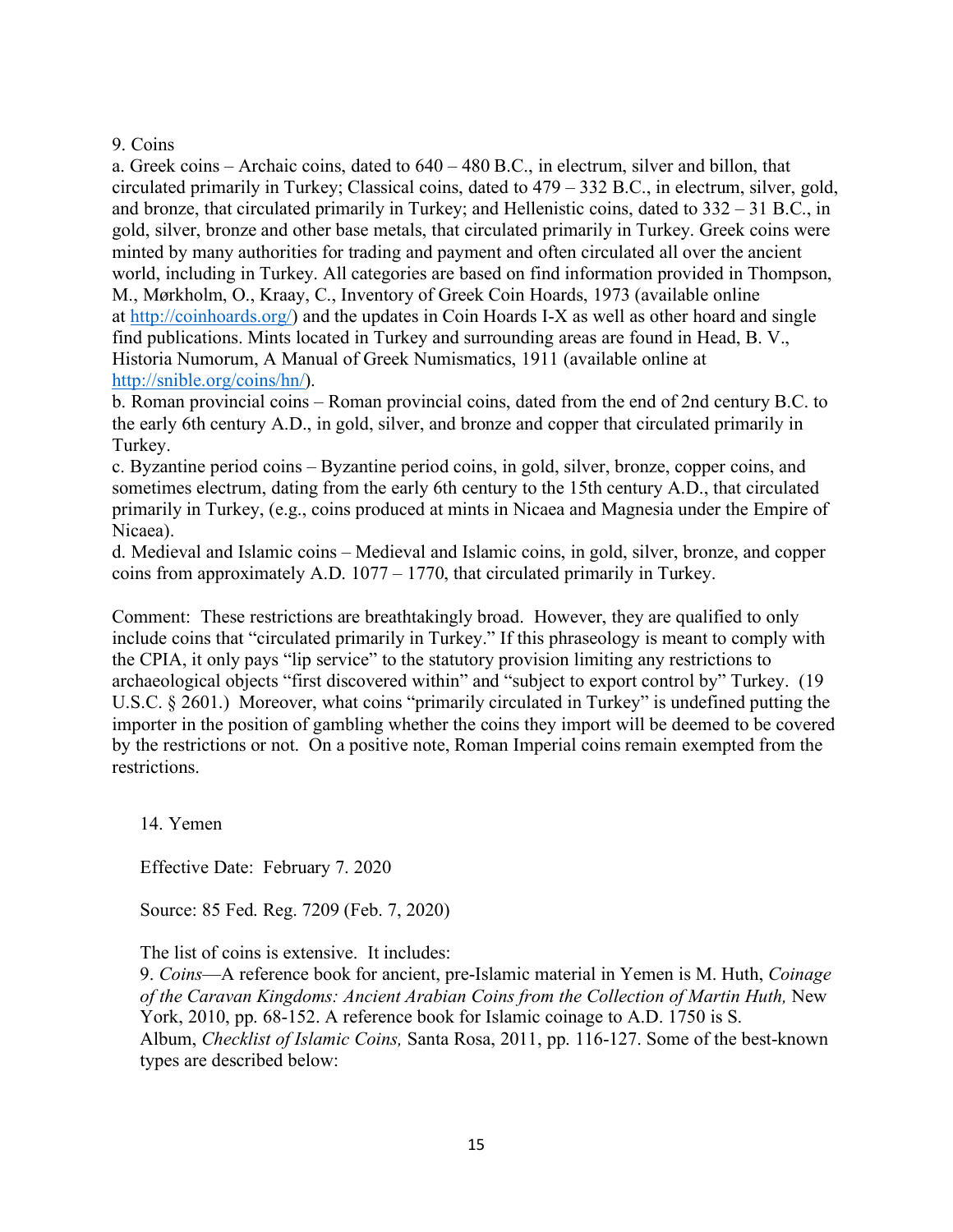a. Ancient—In gold, silver, and bronze/copper, with units ranging from tetradrachms down to various fractional levels.

i. Earliest coins from Yemen are imitations of silver tetradrachms from Athens; feature a bust of Athena on the obverse and an owl on the reverse. The style of these imitations is distinctive, and they are usually marked with Arabian monograms or graffiti. Approximate date: 500 B.C. and later.

ii. Minaeans produced schematic imitations of the Athenian coinage; these coins have angular shapes, often triangular. Style is distinctive with monograms with Arabian letters. Approximate date: 200 B.C.

iii. Sabaeans struck distinctive local imitations of Athenian tetradrachms, with or without monograms, often with the curved symbol of Almaqah to the right of the owl, and of smaller units than previously. In the 1st century A.D., the head of Athena is replaced with a male bust resembling Augustus; owl on the reverse continues, as do monograms and the curved symbol. In the 2nd and 3rd centuries A.D., a beardless male head appears on the coins with the curved symbol, and a facing bucranium (a bull's head) appears on the reverse with the curved symbol and monograms. Approximate date: 400 B.C.-A.D. 300.

iv. Himyarite coins feature beardless male heads on the obverse coupled with bearded male heads on the reverse. Various South Arabian monograms appear on the coins. Rulers include Yuhabirr, Karib'il Yehun`im Wattar, Amdan Yuhaqbid, Amdan Bayan, Tha'ran Ya`ub, Shamnar Yuhan`am, and unknown kings. Approximate date: 110 B.C.-A.D. 200.

v. Qatabians produced imitations of Athenian coins also in 2nd-4th century B.C., with or without monograms; distinctive style. From the 2nd century B.C. to the 2nd century A.D., head of Athena is replaced with male ruler portraits, including those of Yad'ab Dhubyan Yuhargib, Dhub, Hawfi`Amm Yuhan`am III, Shahr Yagul, Waraw'il Ghaylan, Shahr Hilal, Yad`ab Yanaf, and various unknown rulers. Reverses of early types have the owl, while later types have a second portrait on the reverse. Approximate date: 400 B.C.-A.D. 200. vi. Bronze coins from Hadramawt have radiate male portraits in a circle on the obverse and a standing bull on the reverse; Arabian symbols appear. Approximate date: A.D. 200-400. vii. Various South Arabian types imitate Athenian coins, Hellenistic Alexander tetradrachms

with a head of Herakles on the obverse and Zeus seated on the reverse, and Ptolemaic coins with a cornucopia on the reverse. Style is distinctive; designs are accompanied by Arabian monograms.

b. Islamic Period—In gold, silver, and bronze, and including anonymous mints in Yemen, and coins of unknown rulers attributed to Yemen. Non-exclusive mints are the primary manufacturers of the listed coins, but there may be other production mints.

i. `Abbasid coins struck in gold, silver, and bronze, at non-exclusive mints San`a, Zabid, `Adan, Dhamar, `Aththar, and Baysh mints. Approximate date: A.D. 786-974.

ii. Coins of the Amirs of San`a, struck in gold, at the mint of San`a. Approximate date: A.D. 909-911.

iii. Rassid (1st period) coins struck in gold and silver at Sa`da, San`a, Tukhla', and `Aththar. Approximate date: A.D. 898-1014.

iv. Coins of the Amirs of Yemen, struck in silver, at an uncertain mint. Approximate date: A.D. 1000-1100.

v. Coins of the Amirs of `Aththar, struck in gold, at the mint of `Aththar. Approximate date: A.D. 957-988.

vi. Tarafid coins, struck in silver, at the mint of `Aththar. Approximate date: A.D. 991-1004.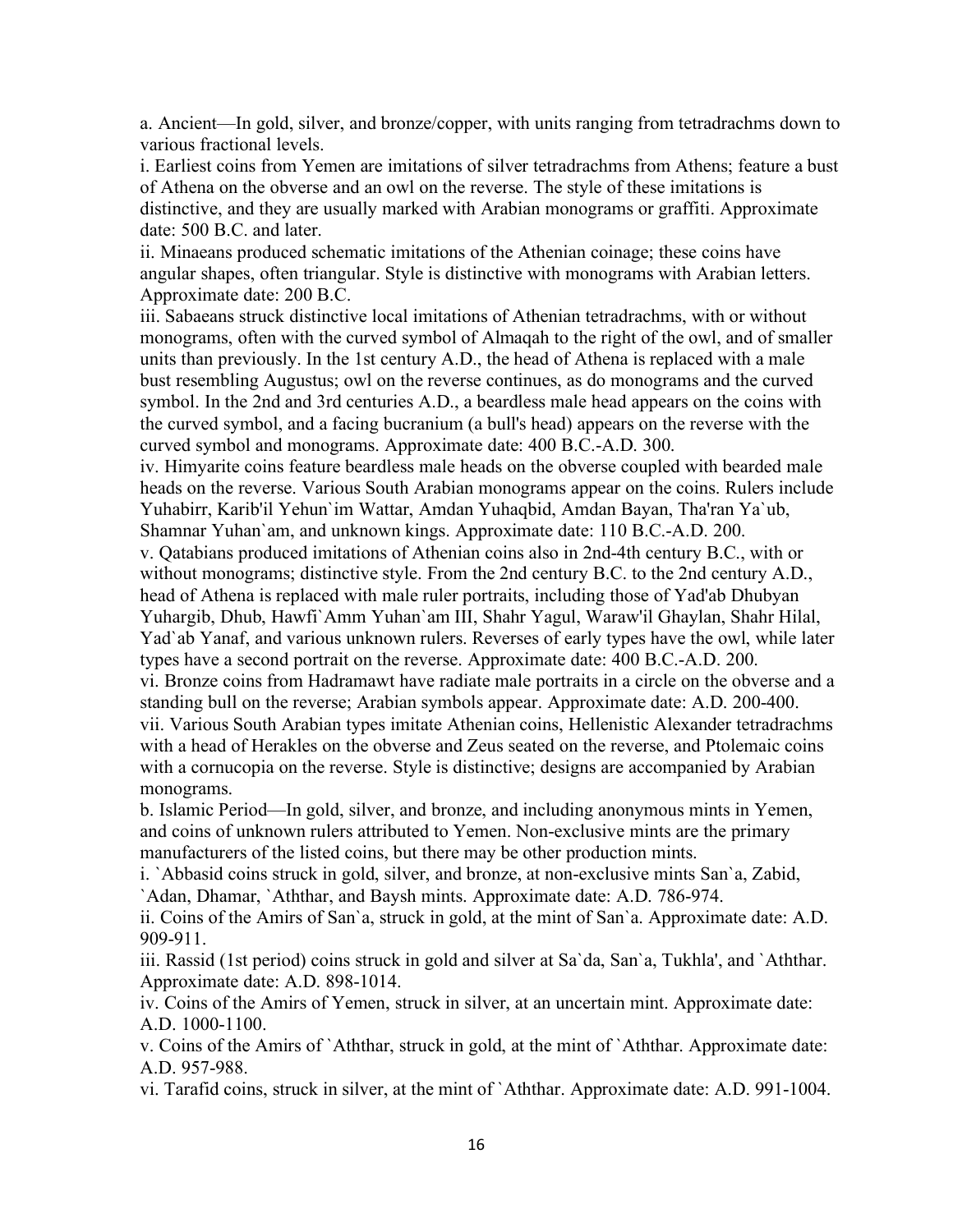vii. Ziyadid coins, struck in gold and silver, at non-exclusive mint Zabid. Approximate date: A.D. 955-1050s.

viii. Khawlanid coins, struck in silver, at the mint of San`a. Approximate date: A.D. 1046- 1047.

ix. Najjahid coins, struck in gold, at the mints Zabid and Dathina. Approximate date: A.D. 1021-1158.

x. Sulayhid coins, struck in gold and debased silver, at non-exclusive mints Zabid, `Aththar, `Adan, Dhu Jibla. Approximate date: A.D. 1047-1137.

xi. Zuray'id coins, struck in gold, at the mints of `Adan and Dhu Jibla. Approximate date: A.D. 1111-1174.

xii. Coins of Mahdid of Zabid, struck in silver, at the mint of Zabid. Approximate date: A.D. 1159-1174.

xiii. Rassid (2nd period) coins, struck in gold and silver, at non-exclusive mints Zufar, San`a, Sa`da, Huth, Dhirwah, Kahlan, Muda', `Ayyan, Bukur, al-Jahili, and Dhamar. Approximate date: A.D. 1185-1390.

xiv. Ayyubid coins, struck in gold, silver, and bronze, at the mints of Zabid, `Adan, Ta`izz, San`a, al-Dumluwa, Bukur, and Mayban. Approximate date: A.D. 1174-1236.

xv. Rasulid coins, struck in gold, silver, and bronze, at non-exclusive mints `Adan, Zabid, al-Mahjam, Ta`izz, San`a, Tha'bat, and Hajja. Approximate date: A.D. 1229-1439.

xvi. Tahirid coins, struck in silver, at the mint of `Adan. Approximate date: A.D. 1517-1538. xvii. Rassid (3rd period) coins, struck in silver and bronze, at the mints of San`a, Zafir, and Thula. Approximate date: A.D. 1506-1572.

xviii. Ottoman coins, struck in gold, silver and bronze, at the mints of Zabid, San`a, `Adan, Kawkaban, Ta`izz, Sa`da, al-Mukha, and Malhaz. Approximate date: A.D. 1520-1750.

Comment: Ironically, both Martin Huth and Stephen Album's firm have expressed concerns about import restrictions on coins to the Cultural Property Advisory Committee (CPAC) in the past. Yet, here their scholarly works on these coins are being cited as a basis for the restrictions! Once again, the restrictions include issues that would have circulated outside of the confines of modern Yemen, including many pre-Islamic silver and Islamic silver and gold coins.

B. Safe Harbor Provision:

Under 19 U.S.C. § 2606, coins of the above restricted types can only be imported into the United States with: (a) an export certificate<sup>[1](#page-16-0)</sup>; (b) "satisfactory evidence" demonstrating that the coins were exported from or were outside these countries at least 10 years prior to importation into the U.S.<sup>[2](#page-16-1)</sup>; or (c) "satisfactory evidence" demonstrating that the coins were exported from or were outside of these countries before the restrictions went into effect. What constitutes "satisfactory evidence" is ultimately left to the discretion of Customs, but usually takes the form of a declaration by the importer and a statement by the consigner. As described above, it may be in practice quite difficult to procure such statements because provenance information may be lacking, particularly for Roman or lower value Greek coins.

<span id="page-16-0"></span><sup>&</sup>lt;sup>1</sup> It is our understanding that among these countries only Italy regularly issues export certificates.

<span id="page-16-1"></span><sup>&</sup>lt;sup>2</sup> This provision is rarely used because it makes more sense to provide documentation of export before the effective date of the import restrictions.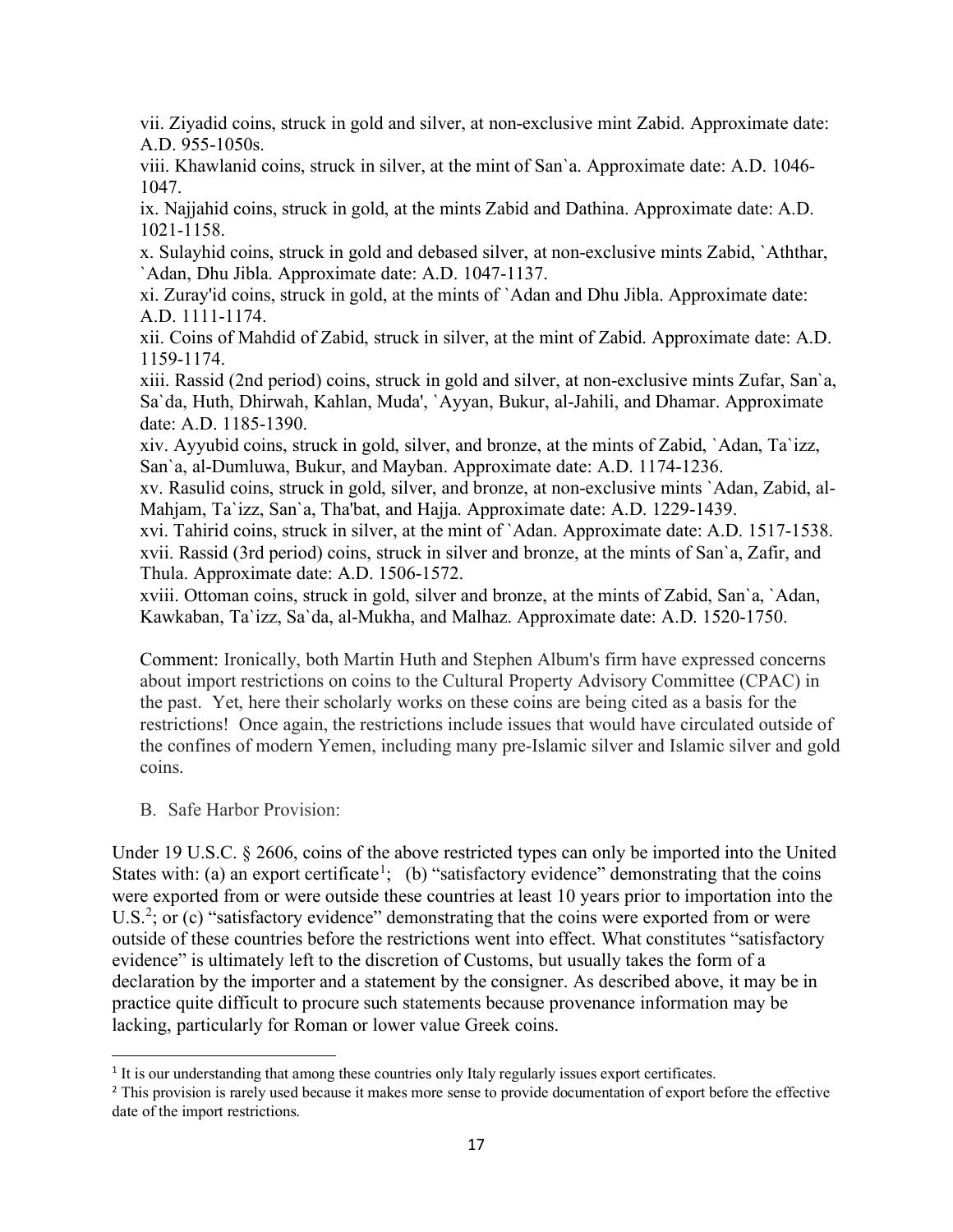Under the CPIA, import restrictions only apply to coins "first found in the ground" in these countries. *See* CPIA § 2601 (2). However, if a coin on these lists was excavated outside of those countries in a country that declares anything found in the ground to be state property (i.e., Egypt or Turkey), it may still be subject to seizure pursuant to the National Stolen Property Act and other provisions of U.S. law.

Restricted coins should be imported separately to avoid delays of unrestricted coins. Also, importers should include the find spot, if known, of such coins, though one must also understand that such information may prompt additional inquiries from Customs to ascertain whether such coins were illicitly excavated.

"Satisfactory evidence" under these safe harbor provisions included with Customs paperwork identifying the type of item, country of origin (manufacture), and value should allow free entry, but on occasion CBP asks for additional documentation, i.e., published auction references predating the effective date of the applicable regulation.

The proper customs codes should also be included with the customs paperwork. At the request of the numismatic trade, effective July 1, 2020, the US international Trade Commission has recognized the concept of "ancient coins in trade" through the creation of a new harmonized tariff code subheading for "Coins made prior to the 14th century and not known to be the direct products of excavations, finds or archaeological sites." As a result of this change, the new HTS code number 9705.00.00.01 should be used for all coins prior to 14th century. where there is no evidence of them coming from a hoard or excavation.

Coins greater than 250 years old that are from known hoards or excavations should still be listed as archaeological objects under HTS code, 9705.00.00.79, and more modern coins not known to be from hoards or excavations should be listed under more general codes. The changes to Heading 9705 applies to imports into the United States and do not change the reporting codes of Schedule B for reporting exports on the Shipper's Export Declaration. Accordingly, exporters may still use Schedule B codes 9705.00.0030 (for Gold) and 9705.00.0060 (for other than gold) for reporting exports on the Shipper's Export Declaration or under the program for electronic reporting of exports. Furthermore, the changes to Heading 9705 apply only in the United States and would not dictate how the EU treats coins for purposes of exports from the EU.

1 Consigner's Statement

Here is a sample Consigner's Statement for the legal import of restricted coins under the "safe harbor" provisions of 19 U.S.C. § 2606.

# **STATEMENT OF CONSIGNOR OR SELLER REGARDING CERTAIN [Fill in Nationality of] COINS**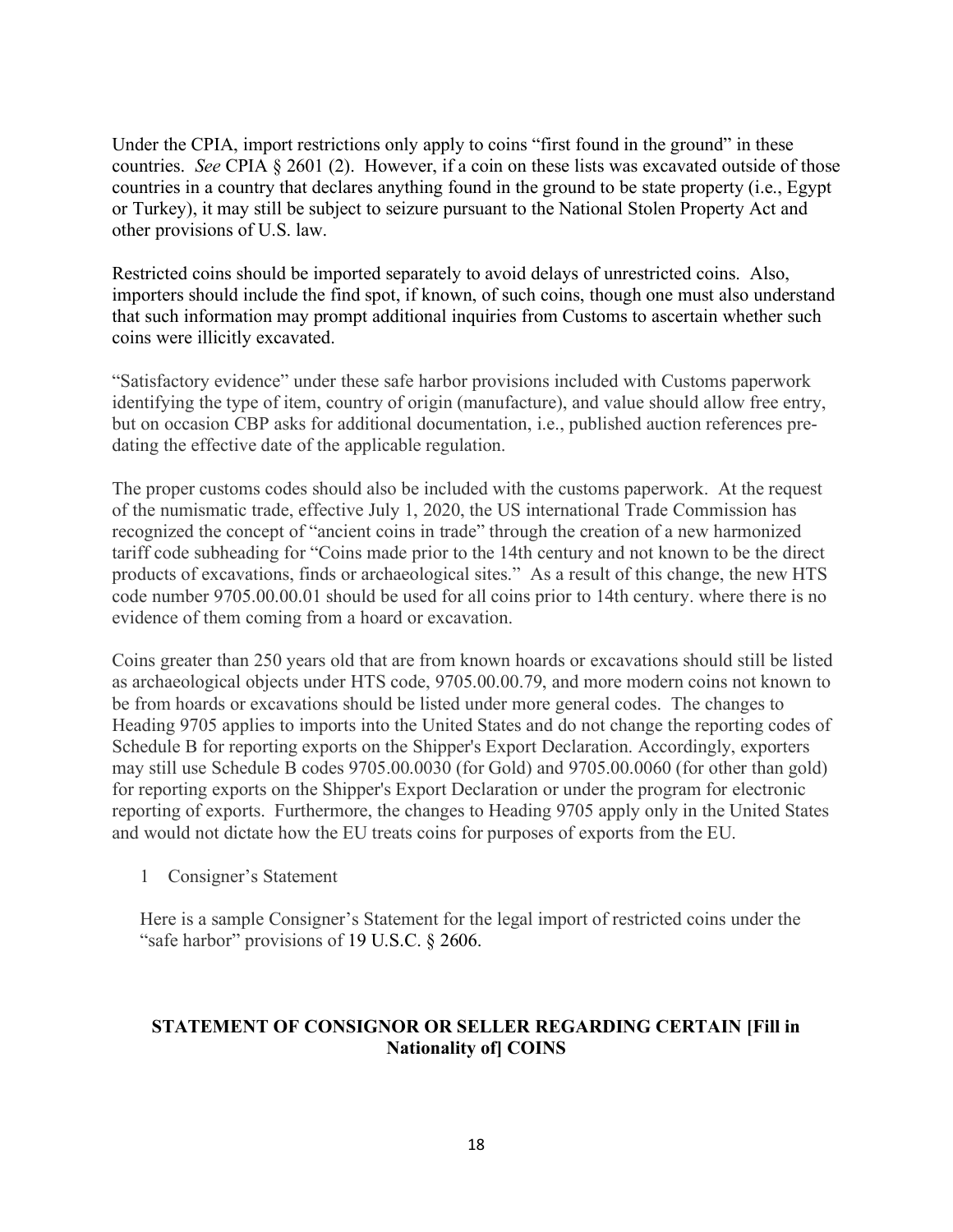$I, \qquad \qquad \underline{\qquad}$ , state as follows:

- 1. I am the consignor or seller of Certain Coins from **[ fill in nationality of coins]** described on Schedule I (the "Coins").
- 2. I make this statement in satisfaction of the evidence required to establish lawful exportation in accordance with the Import Restrictions set forth in the Convention on Cultural Property, 19 U.S.C. § 2606(b)-(c) (the "Import Restrictions").
- 3. To the best of my knowledge, the Coins were exported from **[ fill in nationality of coins]** prior to **[fill in effective date of regulations]**, the date the date such material was designated under § 2604 of the Import Restrictions.
- 4. To the best of my knowledge, the Coins do not violate  $\S 2607$  of the Import Restrictions as they do not appertain to the inventory of a museum or religious or secular public monument or similar institution in **[ fill in nationality of coins**] which were stolen from such institution after January 12, 1983.

Signature

 $\mathcal{L}_\text{max}$  , where  $\mathcal{L}_\text{max}$  and  $\mathcal{L}_\text{max}$ 

\_\_\_\_\_\_\_\_\_\_\_\_\_\_\_\_\_\_\_\_\_\_\_\_\_\_\_\_

Date

Schedule I

[Please provide a schedule of the coins being transferred to the consignee or buyer. This schedule must list and identify each coin individually; it is not acceptable to list coins in groups or lots for this purpose.]

2 Importer's Statement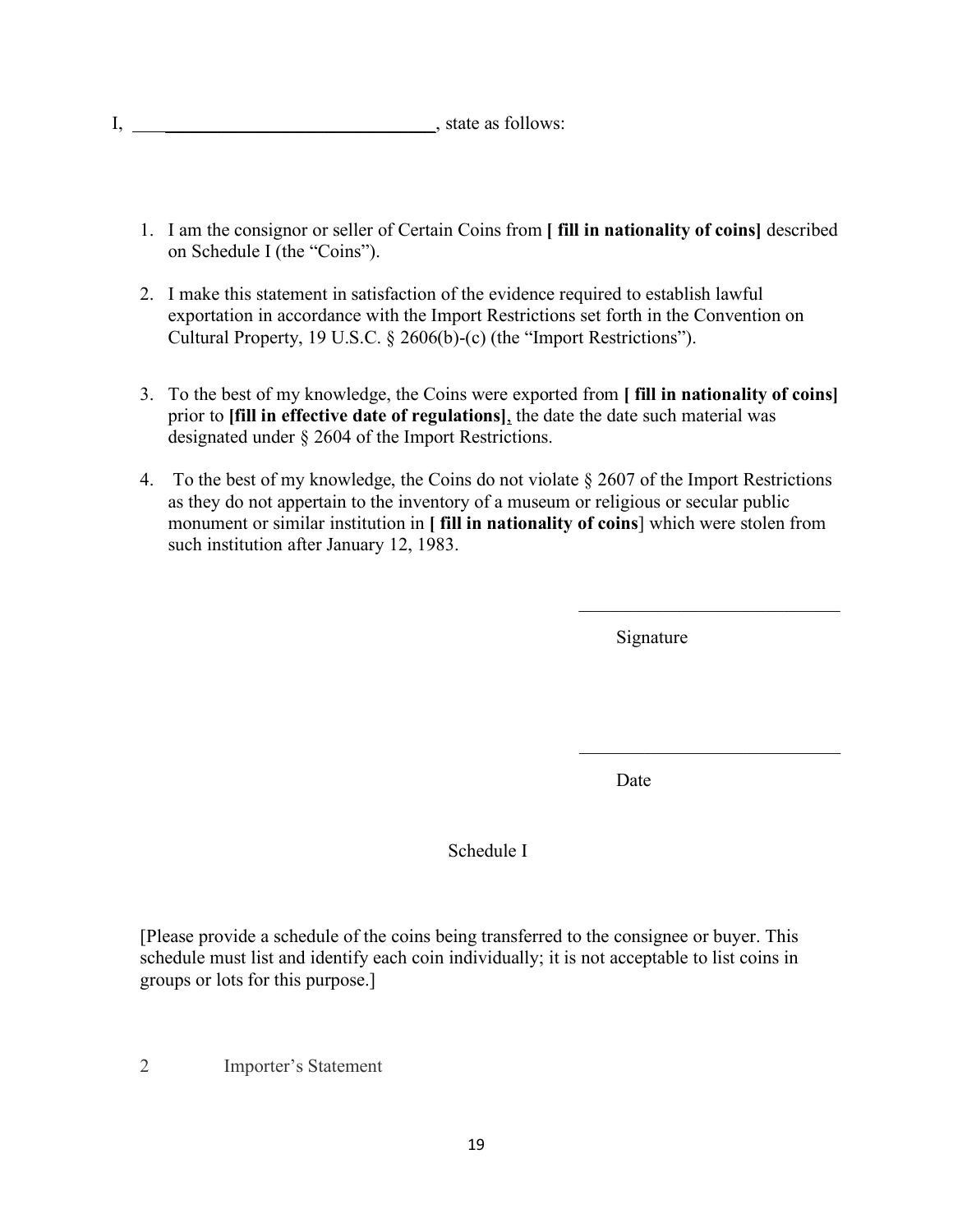Here is a sample Importer's Statement for the legal import of restricted coins under the "safe harbor" provisions of 19 U.S.C. § 2606. This statement should be faxed or emailed to the exporter so it may be included within the package. We understand that CBP often allows entry simply with a consigner's statement, but the statute provides for the inclusion of an importer's statement in the form of a declaration as well.

# **STATEMENT OF IMPORTER OR BUYER REGARDING CERTAIN [Fill in Nationality of] COINS**

I, state as follows:

- 1. I am the importer of Certain Coins from **[ fill in nationality of coins]** described on Schedule I (the "Coins").
- 2. I make this statement in satisfaction of the evidence required to establish lawful exportation in accordance with the Import Restrictions set forth in the Convention on Cultural Property, 19 U.S.C. § 2606(b)-(c) (the "Import Restrictions").
- 3. To the best of my knowledge, the Coins were exported from **[ fill in nationality of coins]**  prior to **[fill in effective date of regulations]**, the date the date such material was designated under § 2604 of the Import Restrictions.
- 4. To the best of my knowledge, the Coins do not violate § 2607 of the Import Restrictions as they do not appertain to the inventory of a museum or religious or secular public monument or similar institution in **[ fill in nationality of coins**] which were stolen from such institution after January 12, 1983.

Signature

Date

Schedule I